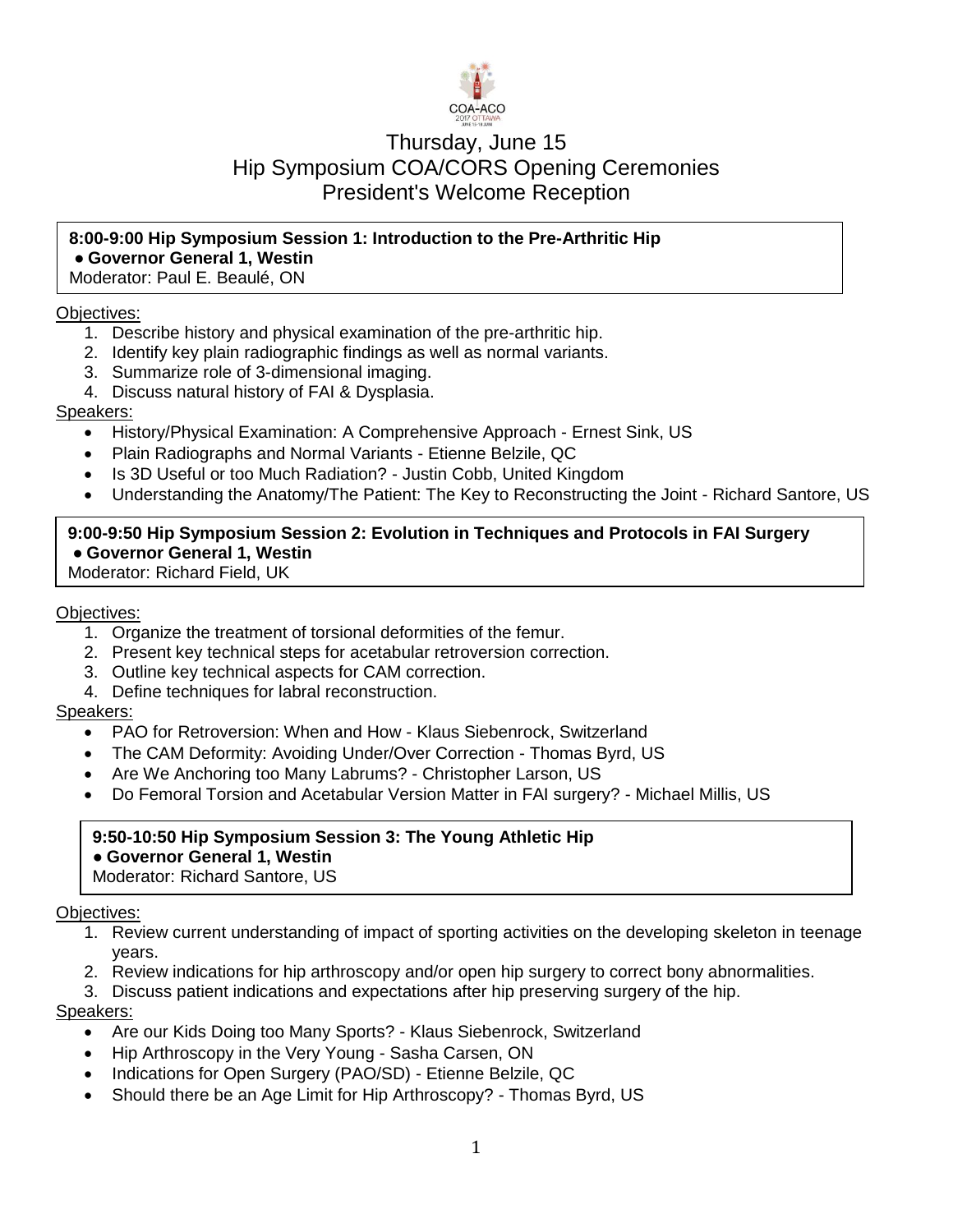

10:50-11:10 Coffee Break in Exhibits

## **11:10-12:00 Hip Symposium Session 4: Revision Hip Preservation ● Governor General 1, Westin**

Moderator: Michael Millis, US

#### Objectives:

- 1. Review current failure mechanisms associated with hip preservation surgery.
- 2. Review indications for re-interventions either arthroscopically or by open surgery.
- 3. Discuss outcomes of revision hip preserving surgery.

### Speakers:

- Evaluating the Failed Hip Arthroscopy Martin Beck, Switzerland
- When to or not to Re-intervene? Open Surgery Richard Santore, US
- When to or not to Re-intervene? Arthroscopy Christopher Larson, US
- Defining Modes of Failure Paul E. Beaulé, ON

### 11:30-13:00 Lunch in Exhibits

12:00-16:00 Canadian Orthopaedic Trauma Society (COTS) Meeting

**● 201, Shaw Centre**

**13:00-16:30 Hip Symposium Workshop: Arthroscopy and Joint Preserving** (reg required) **●** 13:00 Shuttle to *Sim Centre*

#### Objectives:

- 1. Apply hip arthroscopy portal placements.
- 2. Apply labral anchor/repair.
- 3. Apply technique of examination of the peripheral compartment: Moving from central to peripheral, visualization of medial fold, retinacular vessels.
- 4. Apply capsular repair; Illustrate technique of peri-acetabular osteotomy.
- 5. Illustrate technique of surgical dislocation.

#### Instructors:

- Paul E. Beaulé, ON
- Femi Ayeni, ON
- Martin Beck, Switzerland
- Etienne Belzile, QC
- Thomas Byrd, US
- Sasha Carsen, ON
- Wade Gofton, ON
- Klaus Siebenrock, Switzerland
- Ivan Wong, NS
- Christopher Larson, US
- Michael Millis, US
- Richard Santore, US
- Earnest Sink, US
- Geoff Wilkin,

13:00- 16:00 Canadian Paediatric Orthopaedic Group (CPOG) Research Meeting **● Manitoba, Westin**

### **17:30-19:00 Opening Ceremonies ● Governor General 2/3, Westin Guest Speaker: Milt Stegall, US**

*The Off-field Work that Fueled my Body of Work*

## **19:00-21:00 President's Welcome Reception in the Exhibit Hall**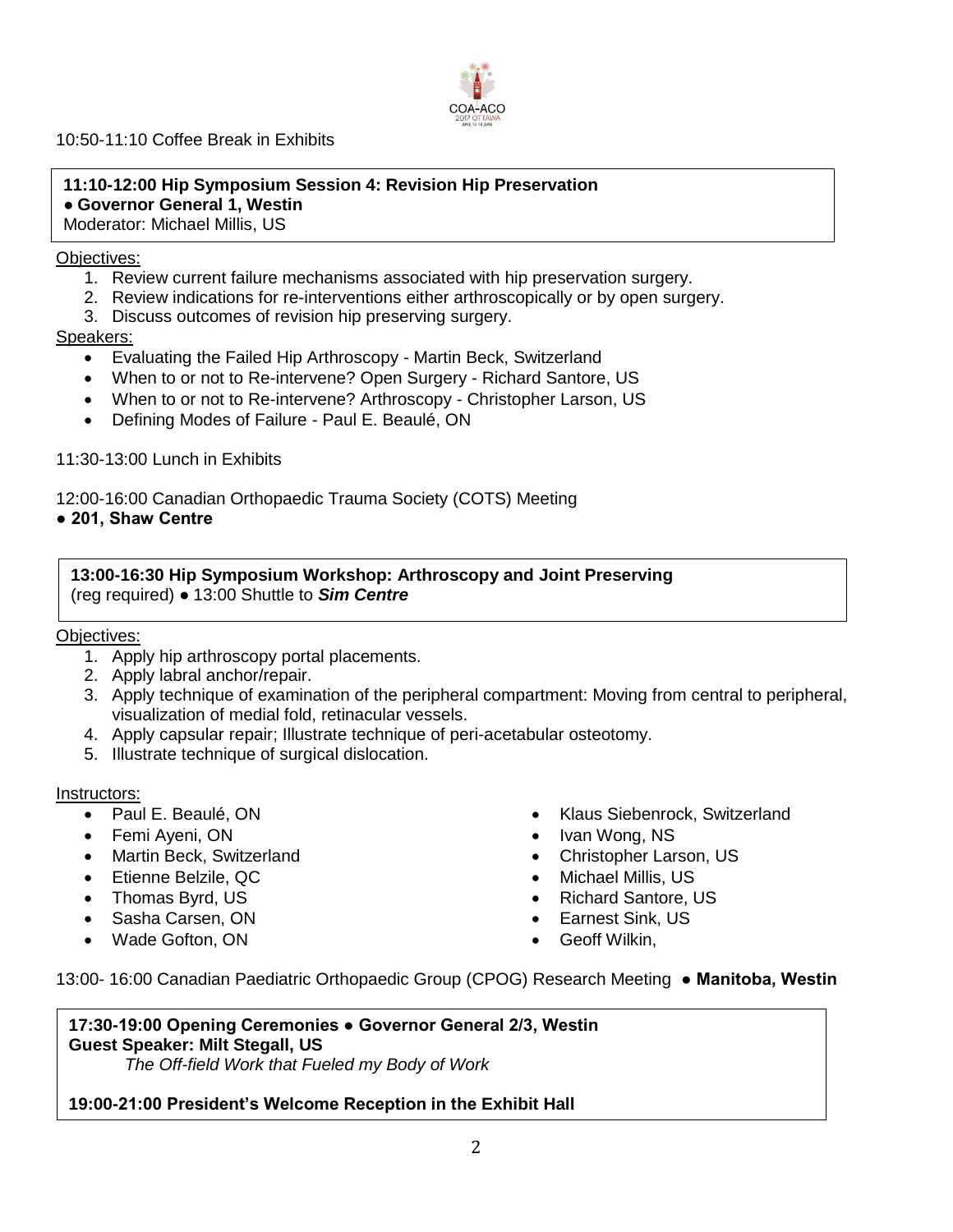

# Friday, June 16 COA/CORS/Hip Symposium

#### **7:30-12:30 Hip Symposium Workshop: Surgical Approaches for Rapid Recovery Laboratory** (reg required) **●** 7:30 *Shuttle to Sim Centre* Moderator: Wade Gofton, ON

### Objectives:

- 1. Demonstrate the anterior approach with and without a positioning table.
- 2. Demonstrate direct superior and minimally invasive posterior approaches.
- 3. Demonstrate implantation of hip resurfacing.
- 4. Illustrate revision surgery through anterior approach.

## Instructors:

- Paul E. Beaulé, ON
- Etienne Belzile, QC
- Keith Berend, US
- Joel Matta, US
- Richard Field, United Kingdom
- Wade Gofton, ON
- Glen Richardson, NS
- Paul Kim, ON
- Douglas Naudie, ON
- Michael Tanzer, QC

#### **7:50-9:20 COA Paper Session: Hand/Upper Extremity ● 201, Shaw Centre** Moderators: Danny Goel, BC; Gurpreet Dhaliwal, AB

## **1 – 07:50**

**Dynamic CT Scan of the Normal Scapholunate Joint in a Clenched Fist and Radial and Ulnar Deviation Paul Kelly, NL;** John Hopkins, NL; Andrew Furey, NL; Daniel Squire, NL

## **2 - 07:56**

**The Daily Motion of Anatomic and Reverse Total Shoulder Arthroplasty Reconstructed Shoulders G Daniel G Langohr, ON;** John Haverstock, ON; James A Johnson, ON; George S Athwal, ON

## **3 - 08:02**

**Characterization of the Walch B3 Glenoid in Primary Osteoarthritis**

**Kevin Chan, US;** Nikolas K Knowles, ON; Gilles Walch, France; Jean Chaoui, France; Louis Ferreira, ON; George S Athwal, ON

Discussion 08:08

## **4 - 08:17**

**Development of a Haptic Glenoid Reaming Simulator for Shoulder Arthroplasty Jonathan K Kusins, ON;** Jason A Strelzow, Scotland; Marie-Eve LeBel, ON; Louis Ferreira, ON

## **5 - 08:23**

**Biomechanical Evaluation of the Scapholunate Ligament and Secondary Stabilizers on Scaphoid and Lunate Kinematics**

**Clare Padmore, ON;** Helen L Stoesser, ON; G Daniel G Langohr, ON; Nina Suh, ON; James A Johnson, ON; Graham J W King, ON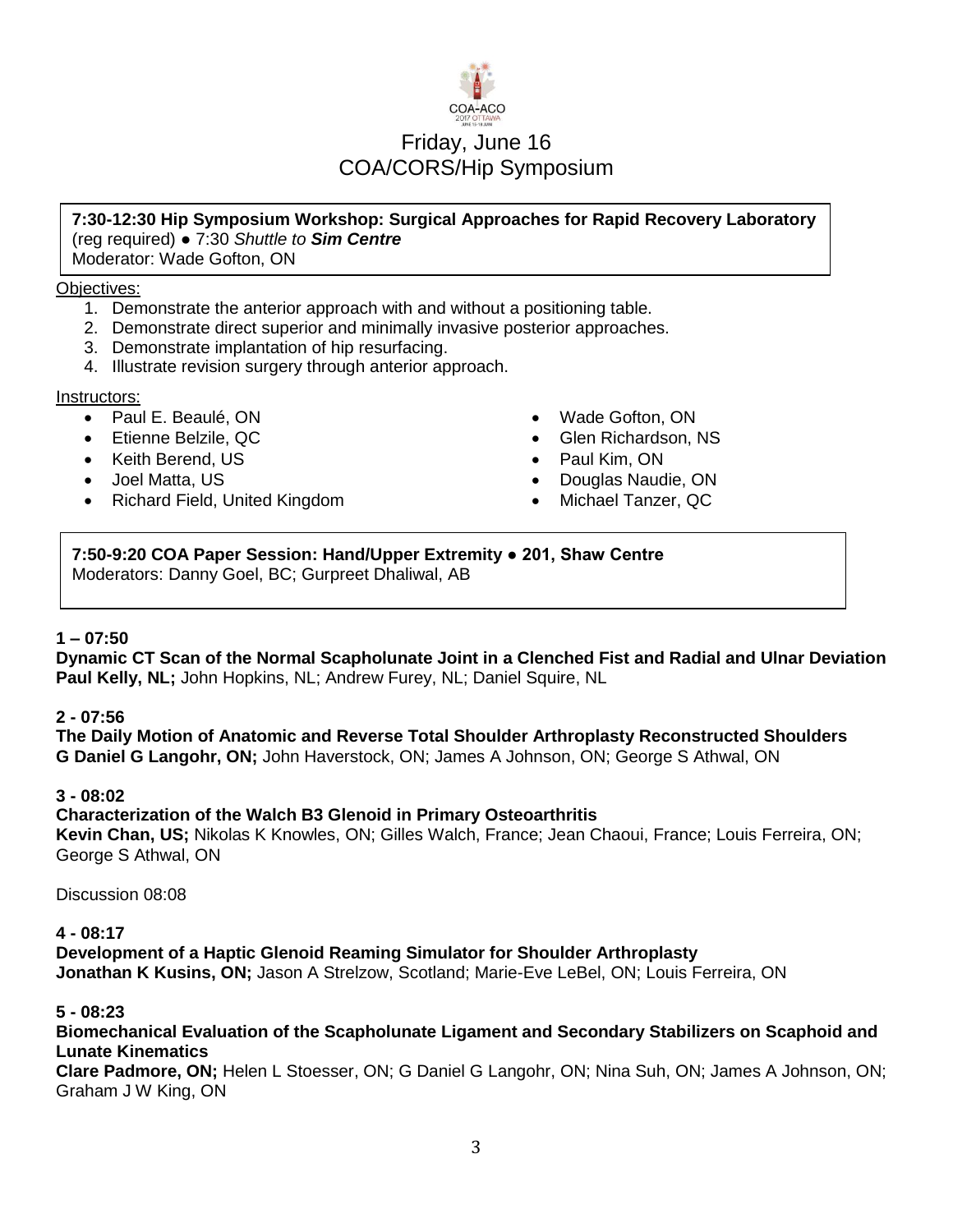

**6 – 08:29**

**The Effect of Associated Fractures/Dislocations on Outcomes of Unreconstructable Radial Head Fractures Managed with Radial Head Arthroplasty: A Cohort Comparison**

**Jason A Strelzow, Scotland;** George Athwal, ON; Joy MacDermid, ON; Ruby Grewal, ON; Kenneth Faber, ON; Darren Drosdowech, ON; Graham King, ON

Discussion 08:35

### **7 – 08:44**

### **Biceps Tenodesis Versus Tenotomy in Treatment of Lesions of Long Head of Biceps Brachii in Patients Undergoing Arthroscopic Shoulder Surgery**

**Peter B MacDonald, MB;** Sheila M McRae, MB; Gregory Stranges, MB; Jason Old, MB; Jamie Dubberley, MB; Randhir Mascarenhas, US; Jeff S Leiter, MB; Mark Nassar, MB; Peter Lapner, ON

### **8 – 08:50**

**Arthroscopic Debridement for Primary Elbow Osteoarthritis with and without Capsulectomy: A Comparative Cohort Study**

**Ahaoiza Diana Isa, ON;** Graham JW King, ON; George Athwal, ON; Kenneth J Faber, ON

### **9 – 08:56**

**Isolated Capitate Fractures: Case Report and Systematic Literature Review Mina Aziz, MB;** Jeff Leiter, MB; Jennifer Guiffre, MB

## **J.A. Nutter Award Winner, 2016 - 09:02**

**Characterization of Posterior Glenoid Bone Loss in Posterior Shoulder Instability Jason J. Shin, University of Saskatchewan**

Adam B Yanke, US; Rachel M Frank, US; Nikhil N Verma, US; Brian J Cole, US; Anthony A Romeo, US; Matthew T Provencher, US

Discussion 09:18

## **7:50-9:20 COA Paper Session: Paediatrics ● 212, Shaw Centre**

Moderator: G. Brian Black, MB; Presider: Luke Gauthier, NS

#### **10 – 07:50**

**Non-traumatic Paediatric Orthopaedic Referrals in Manitoba (A Retrospective Review of 680 Consecutive Consultations, Their Appropriateness, and Implications for Future Canadian Guidelines) G Brian Black, MB;** Ashleigh Sprange, MB; Malathi Raghavan, MB

## **11 – 07:56**

**The Impact of a Web-based Clinical Practice Pathway for Supracondylar Fractures on Resource Utilization Anshika Gangwar, ON;** Joseph Menna, ON; Mark W Camp, ON

#### **12 – 08:02 Toddlers' Fracture of the Tibia: An Unnecessary Fracture Clinic Referral John Adamich, ON;** Mark W Camp, ON

Discussion 08:08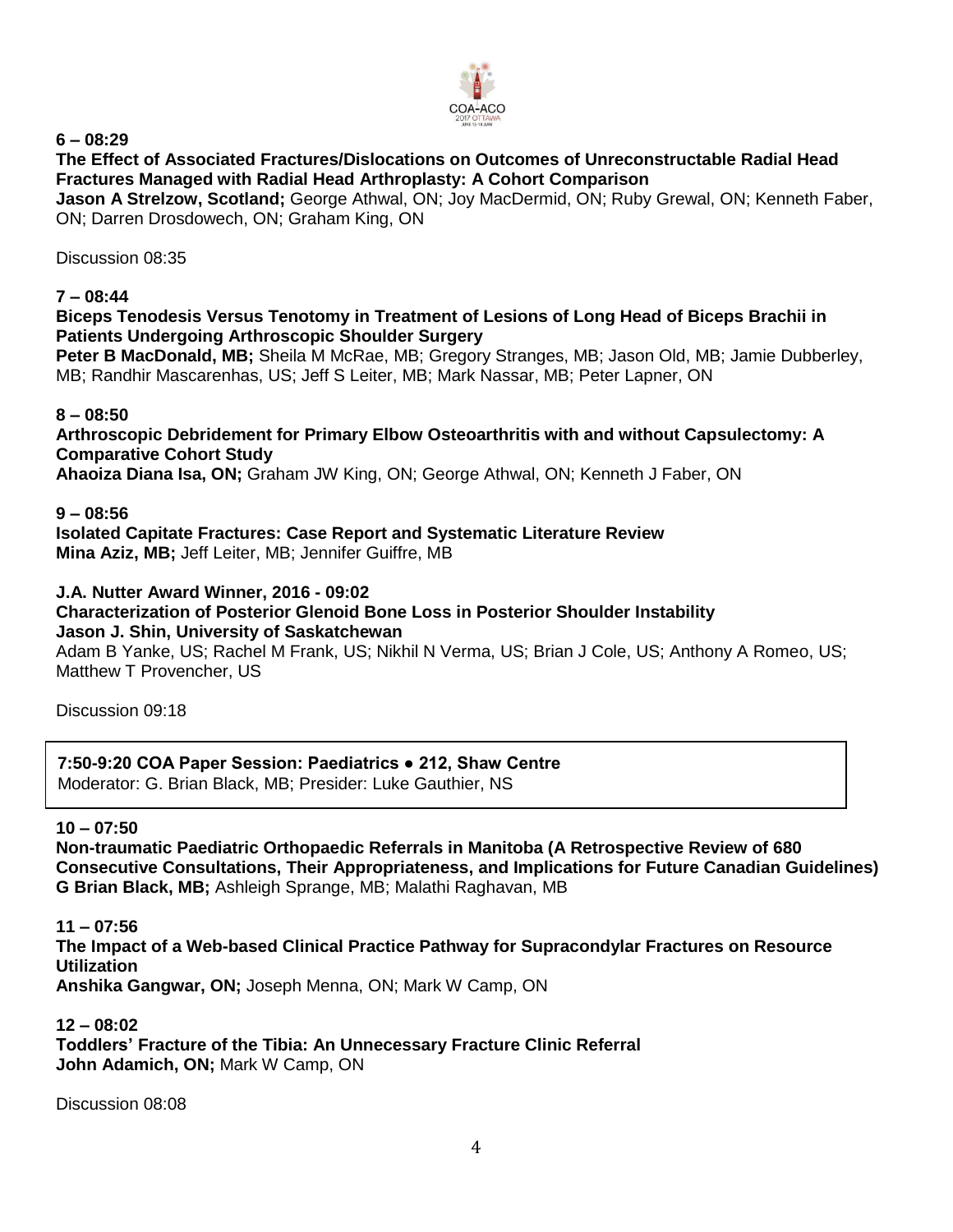

**13 – 08:17**

**Development of the First Province/State-wide Hip Surveillance Program for Children with Cerebral Palsy in North America: Evidence, Consensus and Implementation Stacey Miller, BC;** Kishore Mulpuri, BC; Maureen O'Donnell, BC

## **14 – 08:23**

**The Need for Further Corrective Surgery in Developmental Dysplasia of the Hip: Surgical Decisionmaking and Practice Variability**

**Emily K Schaeffer, BC;** Kishore Mulpuri, BC; Wudbhav N Sankar, PA; Nicholas MP Clarke, UK; Alaric Aroojis, India; Charles T Price, FL; IHDI Study Group, FL

#### **15 – 08:29**

**Femoral Nerve Palsy in Brace Treatment for Developmental Dysplasia of the Hip: Incidence and Outcomes in a Prospective International Cohort**

**Emily Schaeffer, BC;** Nicholas MP Clarke, UK; Simon P Kelley, ON; Nicole Williams, Australia; Kishore Mulpuri, BC; IHDI Study Group

Discussion 08:35

#### **16 – 08:44**

### **Open Reduction for Developmental Dysplasia of the Hip: Early Outcomes from a Multicentre, International Prospective Cohort Study**

**Travis Matheney, US;** Emily K Schaeffer, BC; Kishore Mulpuri, BC; Wudbhav N Sankar, US; Vidyadhar Salil Upasani, US; Nicholas MP Clarke, United Kingdom; Jose A Herrera-Soto, US; Young-Jo Kim, US; Bruce Foster, Australia; IHDI Study Group

#### **17 – 08:50**

### **Predictors of Osteonecrosis in Paediatric Femoral Neck Fractures: Experiences from a Tertiary Paediatric Academic Centre**

**Tara Baxter, ON;** Jared W Daniel, US; Jennifer Stimec, ON; Mark Camp, ON; Andrew Howard, ON

#### **18 – 08:56**

**Early Deep Surgical Site Infection Following 740 Primary Single-stage Paediatric Scoliosis Surgery: A Multivariate Analysis of Risk Factors**

**Jerry Du, US;** Connie Poe-Kochert, US; George Thompson, US; Jochen Son-Hing, US; Christina Hardesty, US; Ronald Justin Mistovich, US

#### **19 – 09:02**

**Surgical Site Infection Prevention Protocol for Paediatric Spinal Deformity Surgery: Does it Make a Difference?**

**Jochen P Son-Hing, US;** Connie Poe-Kochert, US; R Justin Mistovich, US; Christina Hardesty, US; George H Thompson, US

Discussion 09:08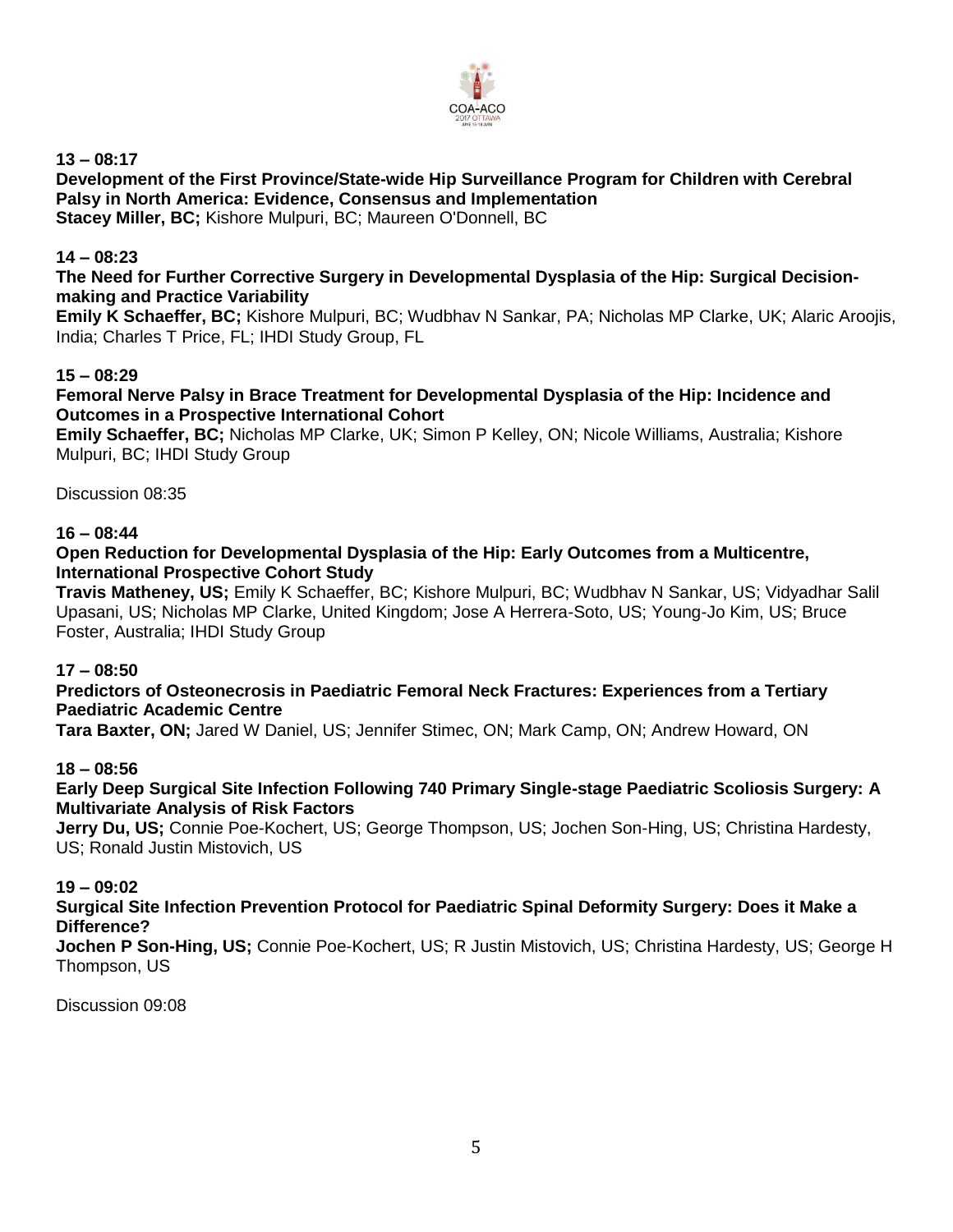

#### **7:50-9:20 CORS Paper Session: Arthroplasty ● Governor General 1, Westin** Moderators: Alberto Carli, ON; Rizhi Wang, BC

**20 – 07:50**

**Evolution of Corrosion Particles at the Head-neck Interface in Hip Implants - How Metals are Released**  *in vivo***?**

**Qiong Wang, BC;** Rizhi Wang, BC

**21 – 07:56**

**Subject and Implant Factors Affecting Tibial Component Migration in Total Knee Arthroplasty Elise Laende, NS;** Joanna Flemming, NS; Janie Astephen Wilson, NS; Glen Richardson, NS; Michael Dunbar, NS

**22 – 08:02**

**Kinematic Analysis of Dual-mobility vs Single-bearing Hip Prosthesis During Squatting Task Using Statistical Parametric Mapping**

**Mario Lamontagne, ON;** Danilo S Catelli, ON; Erik Kowalski, ON; Paul E Beaulé, ON

Discussion 08:08

## **23 – 08:20**

**Humeral Lateralization Optimizes Tendon Transfer Strength After Reverse Shoulder Arthroplasty G Daniel G Langohr, ON;** Kevin Chan, ON; Matthew Mahaffy, ON; James A Johnson, ON; George S Athwal, **ON** 

#### **24 – 08:26**

**The Effect of Arm Loading and Plane of Elevation on Acromial Stress After Reverse Shoulder Arthroplasty**

**Jason S Lockhart, ON;** Murray T Wong, ON; G Daniel G Langohr, ON; George S Athwal, ON; James A Johnson, ON

## **25 – 08:32**

**Differentially Represented Proteins in the Synovial Fluid of Hip Arthroplasty Patients with a Pseudotumor vs. Periprosthetic Osteolysis**

**Isabelle Catelas, ON;** Eric Lehoux, ON; Zhibin Ning, ON; Daniel Figeys, ON; Stephen J Baskey, ON; Paul E Beaulé, ON

Discussion 08:38

#### **26 – 08:50**

**Contact Kinematics Correlate to Tibial Component Migration Following Single Radius Posterior Stabilized Knee Replacement**

**Matthew Teeter, ON;** Kevin I Perry, US; Xunhua Yuan, ON; James Howard, ON; Brent A Lanting, ON

**27 – 08:56**

**The Effects of Humeral Lateralisation on Rotator Cuff Strength After Reverse Shoulder Arthroplasty Kevin Chan, ON;** G Daniel G Langohr, ON; Matthew Mahaffy, ON; James A Johnson, ON; George S Athwal, ON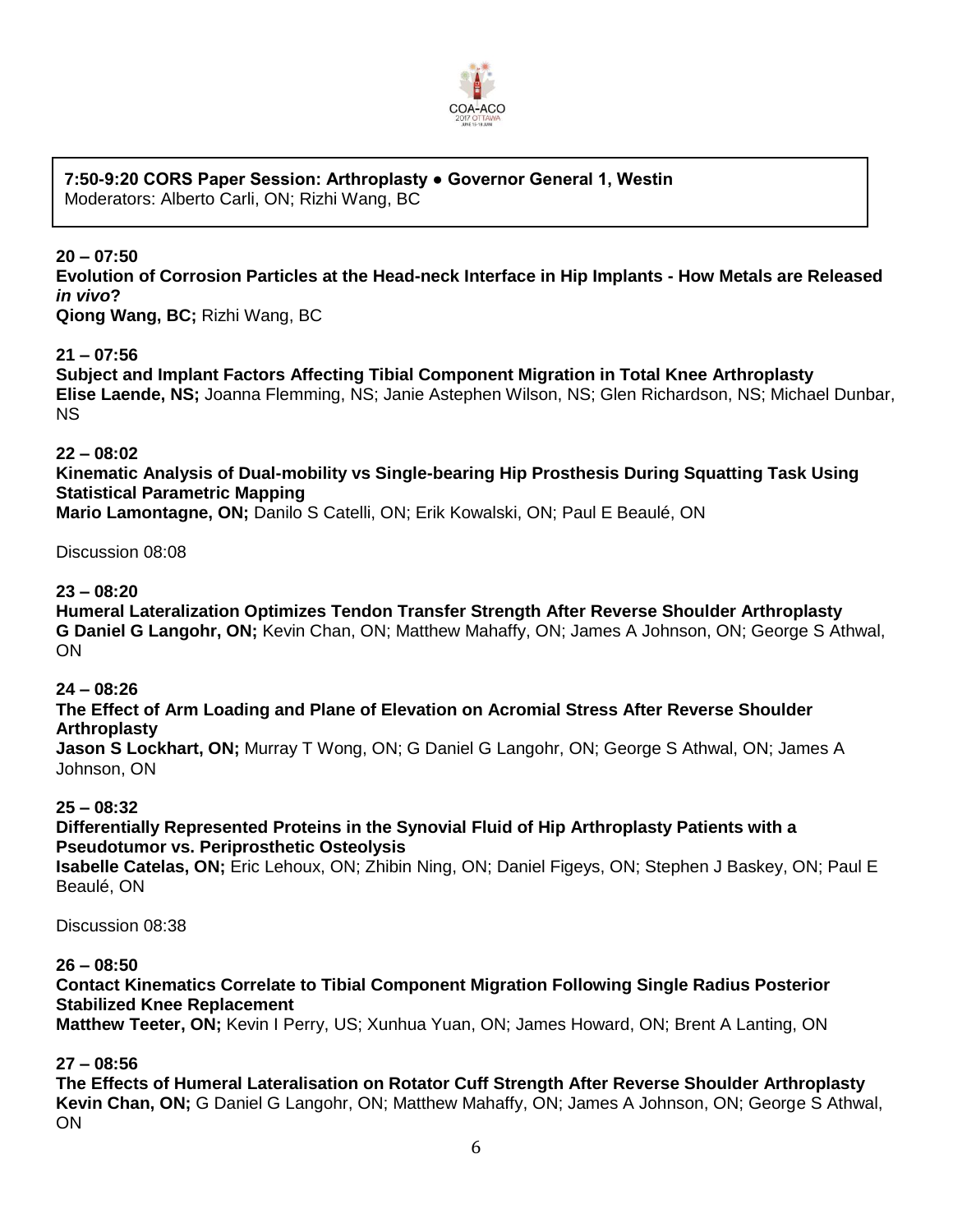

**28 – 09:02 Inferior Glenosphere Tilt Improves Reverse Shoulder Arthroplasty Contact Mechanics Michael Griffiths, ON;** G Daniel G Langohr, ON; George S Athwal, ON; James A Johnson, ON

Discussion 09:08

# **7:50-9:20 COA/CORS Paper Session: Spine ● NS/NFLD, Westin**

Moderators: Fackson Mwale, QC; Albert Yee, ON

## **29 – 07:50**

**A Simplified Clinical Prediction Rule for Prognosticating Independent Walking After Spinal Cord Injury: A Prospective Study from a Canadian Multicentre Spinal Cord Injury Registry Katie Emily Hicks, ON;** Yichen Zhao, BC; Nader Fallah, BC; Carly Rivers, BC; Vanessa Noonan, BC; Tova

Plashkes, BC; Eugene Wai, ON; Darren Roffey, BC; Eve Tsai, ON; Jerome Paquet, QC; Najmedden Attabib, NB; Travis Marion, BC; Henry Ahn, ON; Philippe Phan, ON

### **30 – 07:56**

**Predictors of Blood Transfusion in Posterior Lumbar Spinal Fusion: A Canadian Spine Outcome and Research Network (CSORN) Study**

**Mina Morcos, QC;** Fan Jiang, QC; Greg McIntosh, ON; Michael Weber, QC

### **31 – 08:02**

**Predictors of Discharge to Home After Posterior Lumbar Spinal Fusion. An Analysis of Canadian Spine Outcomes and Research Network Database**

**Mina Morcos, QC**; Fan Jiang, QC; Alex Munteau, QC; Greg McIntosh, ON; Michael Weber, QC

Discussion 08:08

**32 – 08:17**

**Differences and Similarities of Spinopelvic Balance Parameters and Acetabular Morphology in Skeletally Mature Patients Diagnosed with Femoroacetabular Impingement and Hip Dysplasia Graeme P Whyte, US;** Aaron Buckland, US; Douglas Mintz, US; Struan Coleman, US; Ernest Sink, US; Robert Buly, US

#### **33 – 08:23**

**Assessment of Vertebral Rotational Orientation Using EOS Imagining Technology in Instrumented Spines of Patients with Adolescent Idiopathic Scoliosis**

**Fan Jiang, QC;** Leoardo Simoes, Brazil; Jean Ouellet, QC; Neil Saran, QC

#### **34 – 08:29**

**Treatment of Thoracolumbar Burst Fractures: Extended Follow-up of a Randomized Clinical Trial Comparing Orthosis Versus no Orthosis**

**Christopher Bailey, ON;** Jennifer Urquhart, ON; Osama Alrehaili, ON; Charles Fisher, BC; Alyssa Fleming, ON; Parham Rasoulinejad, ON; Kevin Gurr, ON; Stewart Bailey, ON; Fawaz Siddiqi, ON

Discussion 08:35

#### **35 – 08:44**

**Repeat Discectomy vs Discectomy and Fusion for Recurrent Lumbar Disc Herniations: A CSORN Study**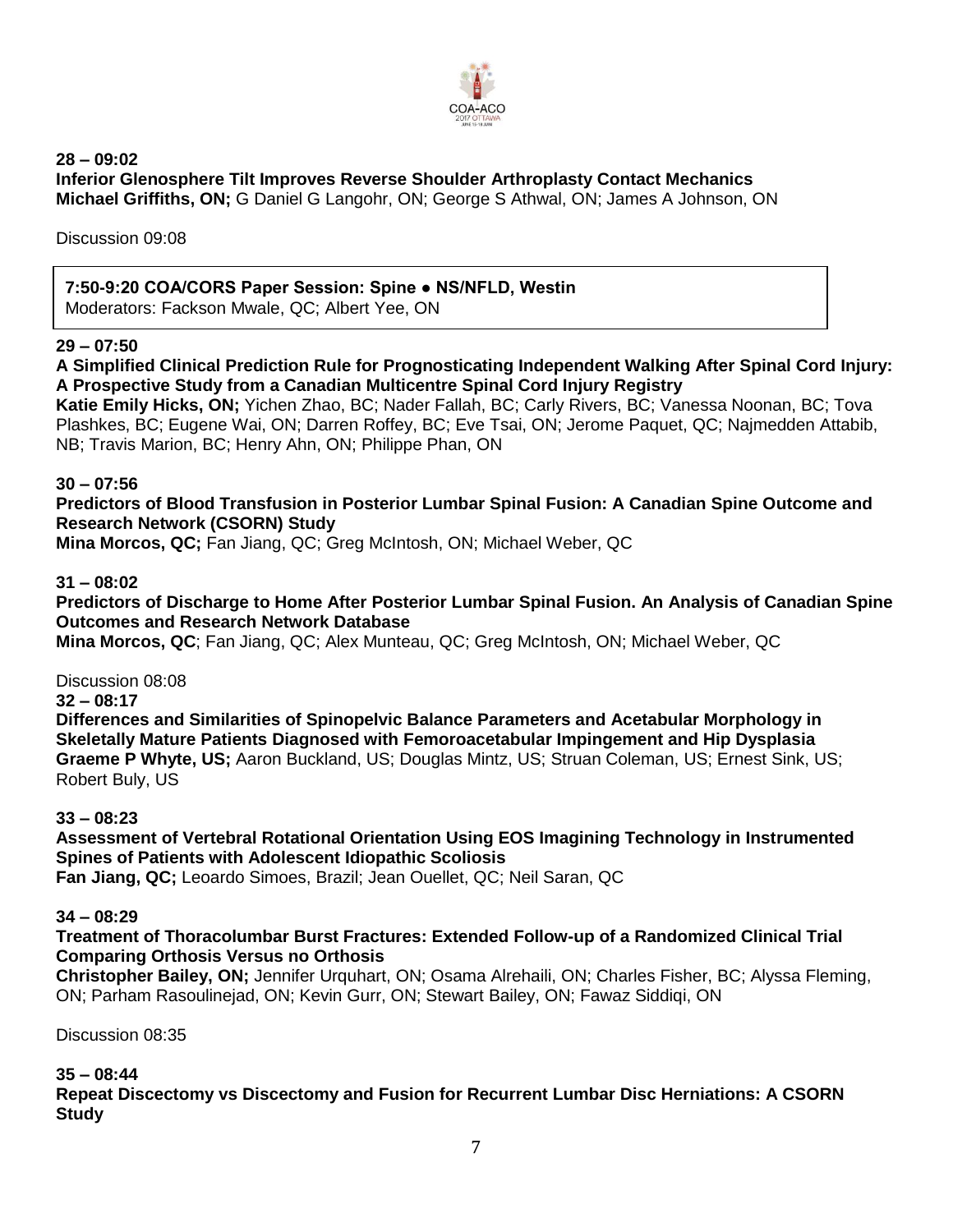

**Christopher Bailey, ON;** Jennifer Urquhart, ON; Parham Rasoulinejad, ON; Alyssa Fleming, ON

### **36 – 08:50**

## **Metastatic Involvement in Vertebral Bone Modifies Features of the Bone Tissue Matrix Impacting its Material Characteristics and Behaviour**

**Mikhail Viktor Burke, ON;** Ayelet Atkins, ON; Ahmad Golaraei, ON; Virginijus Barzda, ON; Maragrete Akens, ON; Cari Whyne, ON

#### **37 – 08:56**

**Short Link N Stimulates Intervertebral Disc Repair in a Novel Long-term Organ Culture Model that Includes the Bony Vertebrae**

**Michael P Grant, QC;** Nizar AlGarni, QC; Laura M Epure, QC; Omar Salem, QC; John Antoniou, QC; Fackson Mwale, QC

#### **38 – 09:02**

#### **The Effect of Tungsten in the IVD**

**Michael P Grant, QC;** Elias Elahie, QC; Alicia Bolt, QC; Laura M Epure, QC; Alexa Papanastasiou, QC; John Antoniou, QC; Koren K Mann, QC; Fackson Mwale, QC

Discussion 09:08

**7:50-9:20 COA ICL: Foot & Ankle - Hallux Valgus ● 203, Shaw Centre**  Moderators: Monika Volesky, QC; Mark Steeves, ON

Objectives:

- 1. Optimally appraise and evaluate candidates for Hallux valgus surgery.
- 2. Become familiar with multiple operative techniques of hallux valgus correction and apply them in their clinical practice
- 3. Formulate strategies to address typical complications after hallux valgus surgery.
- 4. Improve patient satisfaction and increase the efficiency of running an Orthopaedic bunion practice.

#### Speakers:

Demystifying the Bunion: Managing the Patient and Expectations -Roger Haene, NB

Technique Tips and Tricks:

- Distal Osteotomies Philippe-Hugo Champagne, QC
- Proximal Osteotomies Stéphane Leduc, QC
- Lapidus Heather Barske, MB

Complications in Hallux Valgus Surgery: What Went Wrong and how to make it Right - Ian Winson, *BOA President*

**7:50-9:50 COA Paper Session: Critical Issues and Education ● Ontario, Westin**  Moderators: Ted Tufescu, MB; Marcia Clark, AB

#### **39 – 07:50**

**Comparison of the Ottawa Surgical Competency Operating Room Evaluation (O-SCORE) to a Singleitem Performance Score**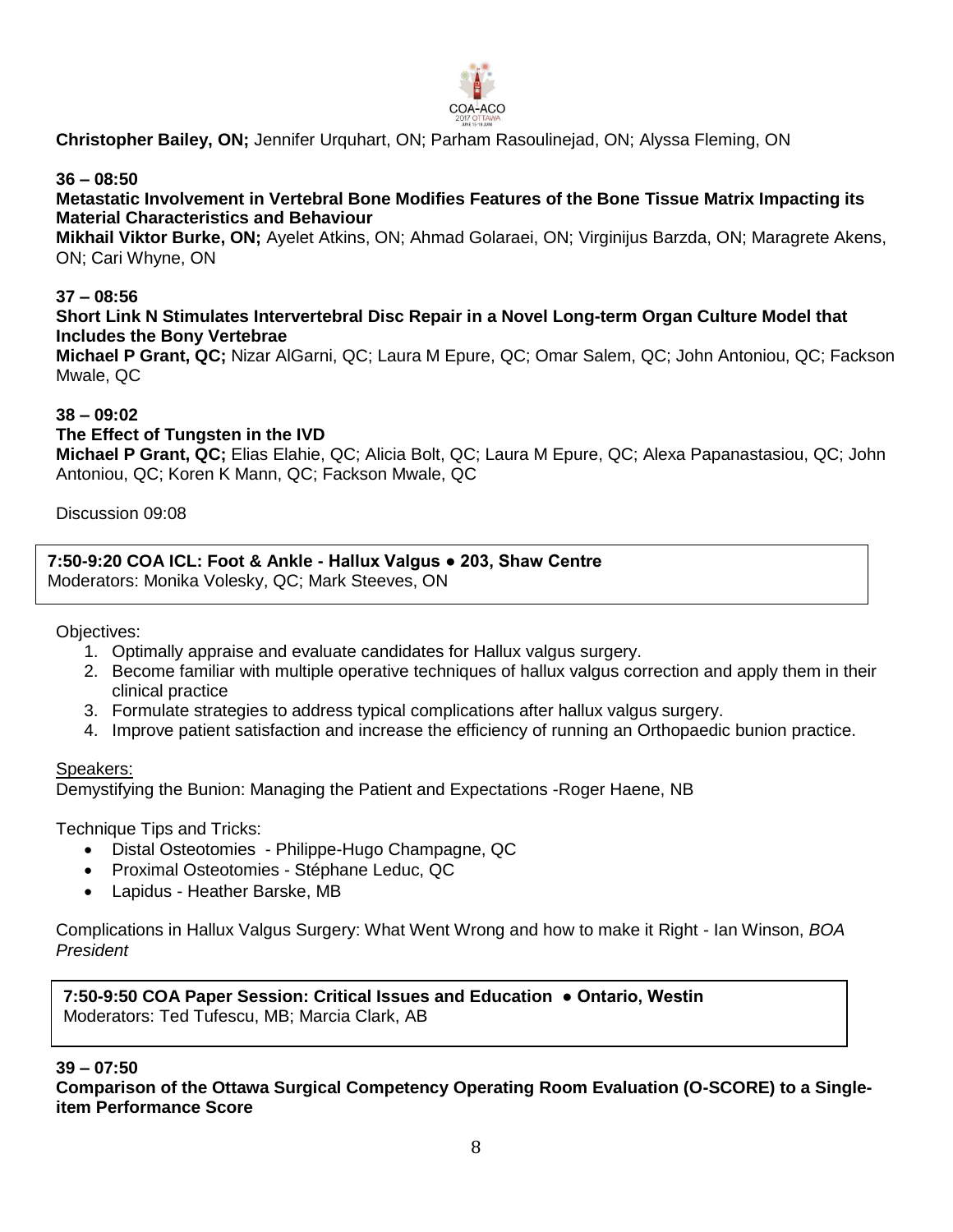

**David J Saliken, AB;** Timothy Wood, ON; Isabelle Raiche, ON; Wade Gofton, ON

**40 – 07:56 Designing a Simulation Curriculum for Orthopaedics Marie-Eve LeBel, ON** 

### **41 – 08:02**

**Designing and Piloting Intraoperative Videos for Orthopaedic Surgical Training Colm McCarthy, ON;** Andrew McGuire, ON; Portia Kalun, ON; Jacqueline Wilcox, ON; Anita Acai, ON; Natalie Wagner, ON; Bradley Petrisor, ON; Ranil Sonnadara, ON

Discussion 08:08

**42 – 08:17**

**Learning New Skills in Practice: How Surgeons Make a Risk Assessment and Know When and How to Implement New Procedures**

**Akshay Seth, ON;** Carol-Anne Moulton, ON; Timothy Wood, ON; Wade Gofton, ON

**43 – 08:23**

**Specificity of 30 and 90-Day Readmission After Primary Joint Arthroplasty Using an Institutional Automated System**

**Brian P Chen, ON;** Johanna Dobransky, ON; Stephane Poitras, ON; Alan Forster, ON; Paul E Beaulé, ON

#### **44 – 08:29**

**"Can You Feel It?": An Early Experience with Simulated Vibration to Recreate Glenoid Reaming Jason Strelzow, Scotland;** Jonathan Kusins, ON; Louis Ferreira, ON; Marie-Eve LeBel, ON

Discussion 08:35

**45 – 08:44**

**Informal Regionalization of Uncomplicated Paediatric Fracture Care in the Greater Toronto Area Daniel Pincus, ON;** Steven A Morrison, ON; Martin Gargan, ON; Mark Camp, ON

#### **46 – 08:50**

#### **A Process for Centralizing Assessments in Competency-based Education**

**Polinka Mironova, ON;** Oleg Safir, ON; David Burns, ON; Jesse Wolfstadt, ON; William Kraemer, ON; Markku Nousiainen, ON; Jeremy Hall, ON; Peter Ferguson, ON; Gurudattsingh Sisodia, ON; Jack Williams, ON; CBC Ortho Group, ON; Veronica Wadey, ON

#### **47 – 08:56**

**Lost Wages Secondary to Ankle Arthritis in British Columbia in Patients Undergoing Ankle Fusion or Replacement**

**Alastair SE Younger, BC;** Oliver Gagne, BC; Andrea Veljkovic, BC; Murray Penner, BC; Kevin Wing, BC

Discussion 09:02

#### **48 – 09:11**

**Changes in Health State in Patients Awaiting Orthopaedic Foot & Ankle Care: A Prospective Human Behavioural Study**

**Lauren Roberts, BC;** Kevin Wing, BC; Murray Penner, BC; Andrea Veljkovic, BC; Jason Sutherland, BC; Jeffrey Nacht, BC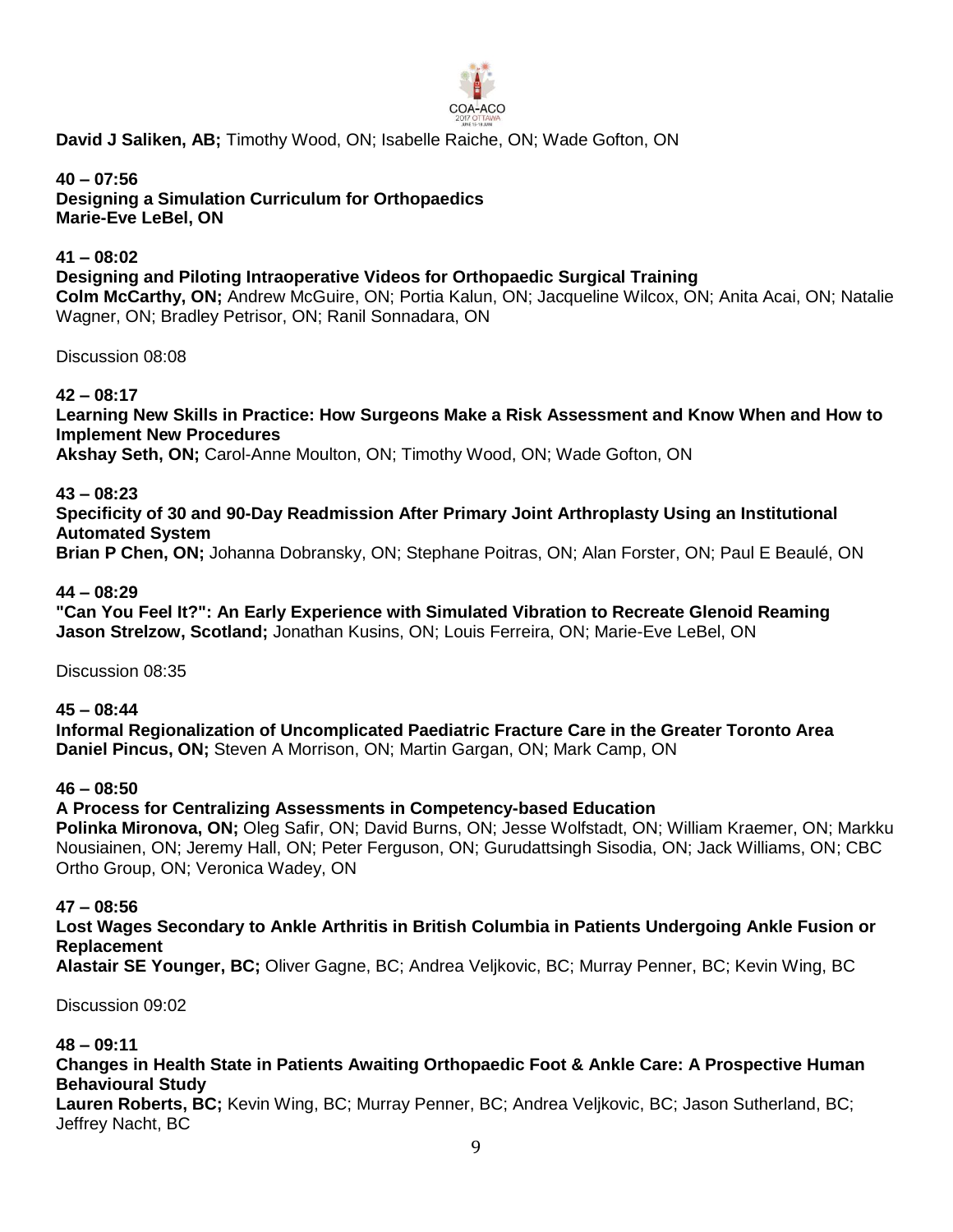

**49 – 09:17**

**The Utility and Cost-effectiveness of Using High-fidelity, Soft-embalmed Specimens for Teaching and Assessment of Orthopaedic Surgical Procedures**

**Michelle L Zec, ON;** Gabriel Venne, QC; Ryan Eveleigh, ON; Randy E Ellis, ON; David R Pichora, ON

### **50 – 09:23**

**Development and Implementation of a Physician Assistant Shoulder Expert Role within a Multiprovider Regional Hub**

**Farah Nabi, ON;** Stephen Gallay, ON; Joel Lobo, ON; Jesse Slade Shantz, ON

### **51 – 09:29**

**Minimizing Opioid Exposure in Orthopaedic Surgery: A Prospective, Randomized Controlled Trial Supriya Singh, ON;** Collin Clarke, ON; Abdel Rahman Lawendy, ON; David Sanders, ON; Mark Macleod, ON

#### Discussion 09:35

**9:30-11:00 COA/Hip Symposium ICL: Paediatrics - Management of Hip Dysplasia in the Older Child/Adolescent ● 212, Shaw Centre** 

Moderator: Baxter Willis, ON

#### Objectives:

This session will review the indications for surgical management of hip dysplasia and its sequelae in older children and adolescents. The spectrum of management options currently available will be discussed and guidelines will be provided for matching a given patient with the most appropriate surgical option and for optimizing their long-term outcomes.

#### Speakers:

- Interventions in the Pre-adolescent Kishore Mulpuri, BC
- Avoiding Pitfalls when Treating DDH Michael Millis, US
- Indications for Combined Procedures in the Older Adolescent Ernest Sink, US
- Avoiding Reoperations for Dysplasia: The FEAR Index Martin Beck, Switzerland

## **9:30-11:00 COA ICL: Foot & Ankle/Trauma - Modern Trends in Foot and Ankle Surgery ● 203, Shaw Centre**

Moderator: Richard E. Buckley, AB

#### Objectives:

- 1. Understand the latest techniques for reducing Lis-Franc injuries.
- 2. Understand surgical indications and approaches for displaced intra-articular calcaneal fractures.
- 3. Understand the latest evidence-based approach to treatment of the syndesmotic injury.
- 4. Understand the recent changes in treatment approaches for the posterior malleolus fracture.

- Fusion or Fixation Lis Franc Fractures Matthew RG Menon, AB
- Full ORIF vs. Limited Approach for Calcaneal Fractures Stephen Hunt, AB
- Tightrope vs. Screws for Syndesmosis Herman Johal, ON
- Posterior Malleolus ORIF or Observe Ted Tufescu, MB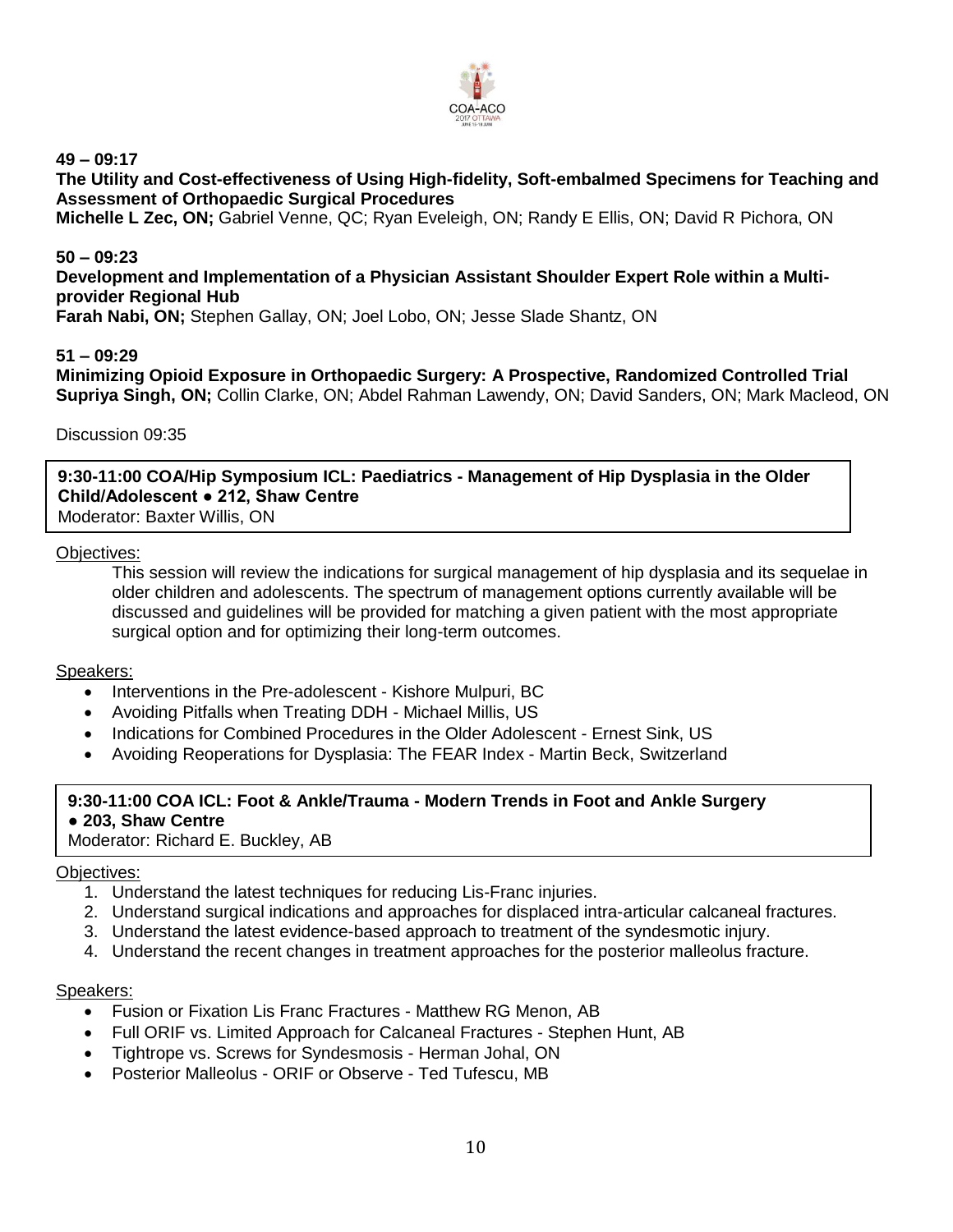

# **9:30-11:00 COA/Hip Symposium ICL: Sports Medicine - Hip Arthroscopy ● Governor General 1, Westin**

Moderator: Femi Ayeni, ON

### Objectives:

- 1. Review the basics of hip arthroscopy.
- 2. Discuss the evidence published in hip arthroscopy.
- 3. Describe labral reconstruction and cartilage reconstruction techniques.
- 4. List predictive factors for good clinical results in hip arthroscopy.

#### Speakers:

- Hip Arthroscopy 101 Thomas Byrd, US
- What Are the Published Results on Hip Arthroscopy? Femi Ayeni, ON
- Labrum Reconstruction and Cartilage Repair Techniques Ivan Wong, NS
- What Factors Predict Good Clinical Results in Hip Arthroscopy: Patient Selection or Surgical Expertise? - Christopher Larson, US

**9:30-11:00 CORS Paper Session: Joints and Arthritis ● NS/NFLD, Westin** Moderators: Janie Wilson, NS; Margarete Akens, ON

### **52 – 09:30**

**Delayed Endothelial Progenitor Cell Therapy Promotes Bone Defect Repair in a Pre-clinical Rat Model Brent D Bates, ON;** Charles Godbout, ON; David J Ramnaraign, ON; Emil H Schemitsch, ON; Aaron Nauth, ON

#### **53 – 09:36**

**Biomechanical and Radiographic Evaluation of Supraspinatus Anchor Repair and the Effect of Prerepair Channeling: A Prospective Randomized Controlled Animal Study**

**Hakim Louati, ON;** Kathryn Culliton, ON; Hans K Uhthoff, ON; Greg O Cron, ON; Gerd Melkus, ON; Adnan Sheikh, ON; Odette Laneuville, ON; Peter Lapner, ON; Guy Trudel, ON

#### **54 – 9:42**

**The Effect of Distal Radius Dorsal Angulation on Capitolunate Contact Mechanics Clare E Padmore, ON;** Helen L Stoesser, ON; G Daniel G Langohr, ON; Emily A Lalone, ON; James A Johnson, ON; Graham JW King, ON

Discussion 09:48

#### **55 – 10:00**

**Articular Cartilage Repair with Mesenchymal Stromal Stem Cells Following Chondrogenic Priming in Normoxic and Hypoxic Conditions: A Preclinical Pilot Study Troy D Bornes, AB;** Adetola B Adesida, AB; Nadr M Jomha, AB

#### **56 – 10:06**

**Hip Mechanics and Muscle Activation Levels During Gait in CAM-Induced Femoroacetabular Impingement Compared to Asymptomatic Individuals: A Role for Gait Analysis? Ivan Wong, NS;** Janice Moreside, NS; Derek Rutherford, NS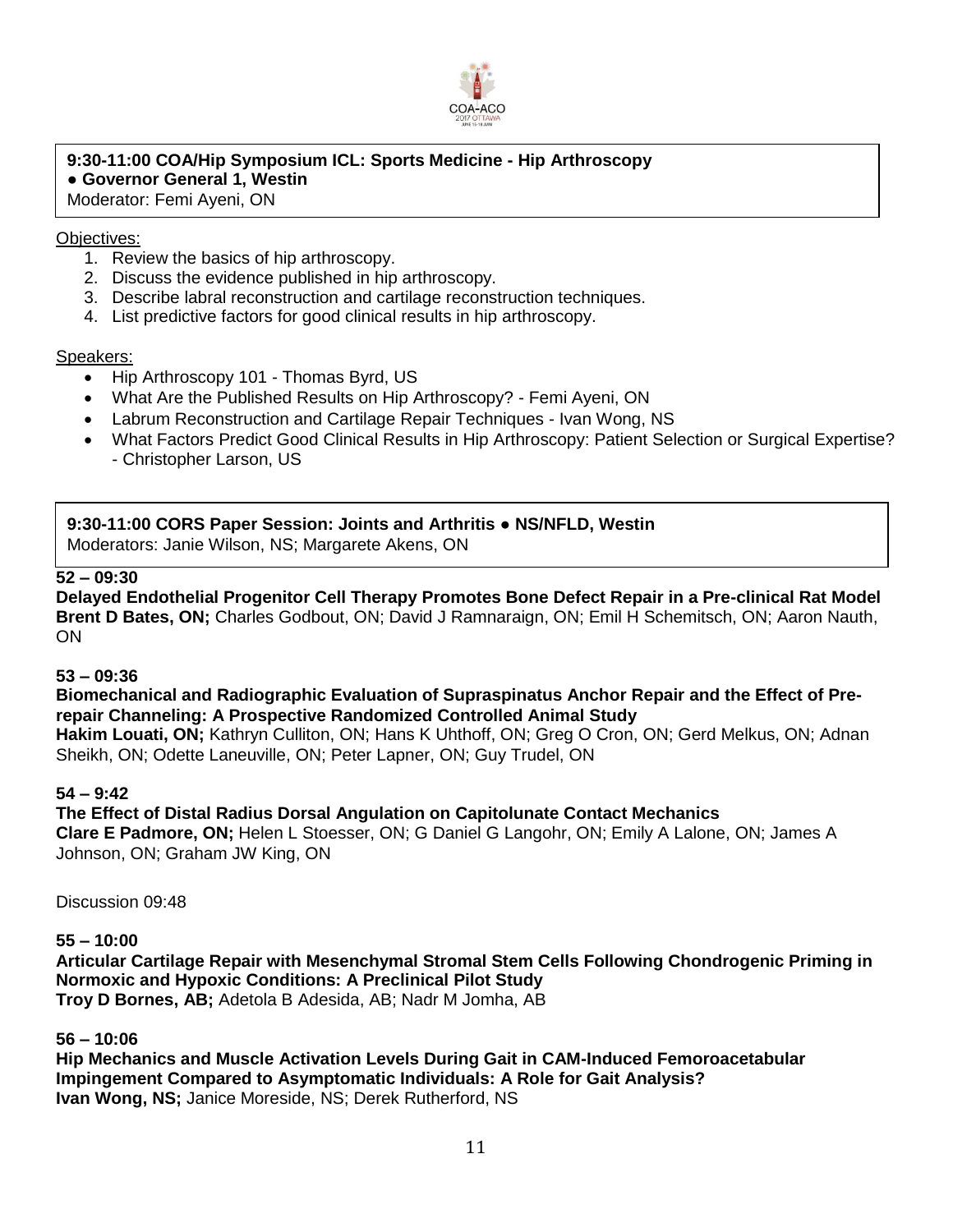

#### **57 – 10:12 Biological Repair of Osteoarthritic Cartilage Using Short Link N**

**Michael Grant, QC;** Muhammad Albesher, QC; Laura M Epure, QC; John Antoniou, QC; Fackson Mwale, QC

Discussion 10:18

**58 – 10:30**

## **Effect of Link N On the Synthesis and Degradation of Matrix Proteins in Human Articular Osteoarthritic Cartilage**

**Motaz AlAqeel, QC;** Michael Grant, QC; Laura Epure, QC; Omar Salem, QC; Olga Huk, QC; John Antoniou, QC; Fackson Mwale, QC

## **59 – 10:36**

## **Aprepitant Inhibits Myofibroblast-mediated Collagen Gel Contraction**

**Kevin Hildebrand, AB;** Mei Zhang, AB; Prism S Schneider, AB; Paul T Salo, AB; A Dean Befus, AB; Morley D Hollenberg, AB; David A Hart, AB

## **60 – 10:42**

## **Cytokine Profiles as Potential Biomarkers for "Pre-osteoarthritis"**

**Guomin Ren, AB;** Jackie Whittaker, AB; Pam Railton, AB; James N Powell, AB; Carolyn A Emery, AB; Roman J Krawetz, AB

Discussion 10:48

**10:00-11:00 COA Symposium: Publishing, Navigating the Literature, and Applying for Research Grants -** *Maximizing your COA membership and Affiliate Benefits*

**● Governor General 2/3, Westin** 

Moderator: Veronica Wadey, ON

## **Objectives**

- 1. Participants will have a greater understanding of the various educational resources offered through COA membership and our affiliate partners.
- 2. Speakers will provide tips on how to more effectively use these resources and services to benefit your practice, education and research efforts.

#### Speakers:

Publishing Your Research: Optimizing Your Chances

*Speaker: Professor Fares Haddad, Editor-in-Chief, The British Editorial Society of Bone & Joint Surgery* Learn the best ways to ensure that your research has the optimal chance at being published, how to get it through the peer review process most efficiently, and how the literature should guide decisionmaking will be also be highlighted from the Editor-in-Chief of the Bone & Joint Journal *(formerly known as JBJSBr)*

## OrthoEvidence: It's More than Just a Database!

#### *Speaker: Brad Petrisor, ON*

OrthoEvidence is a presumed to be simply a database of the best evidence in orthopaedics. True. However, it's much more than that. Learn how to use the various tools and resources offered through this site to gain valuable CME credits and navigate through summaries of the highest quality MSK research relevant to your field, practice and peers.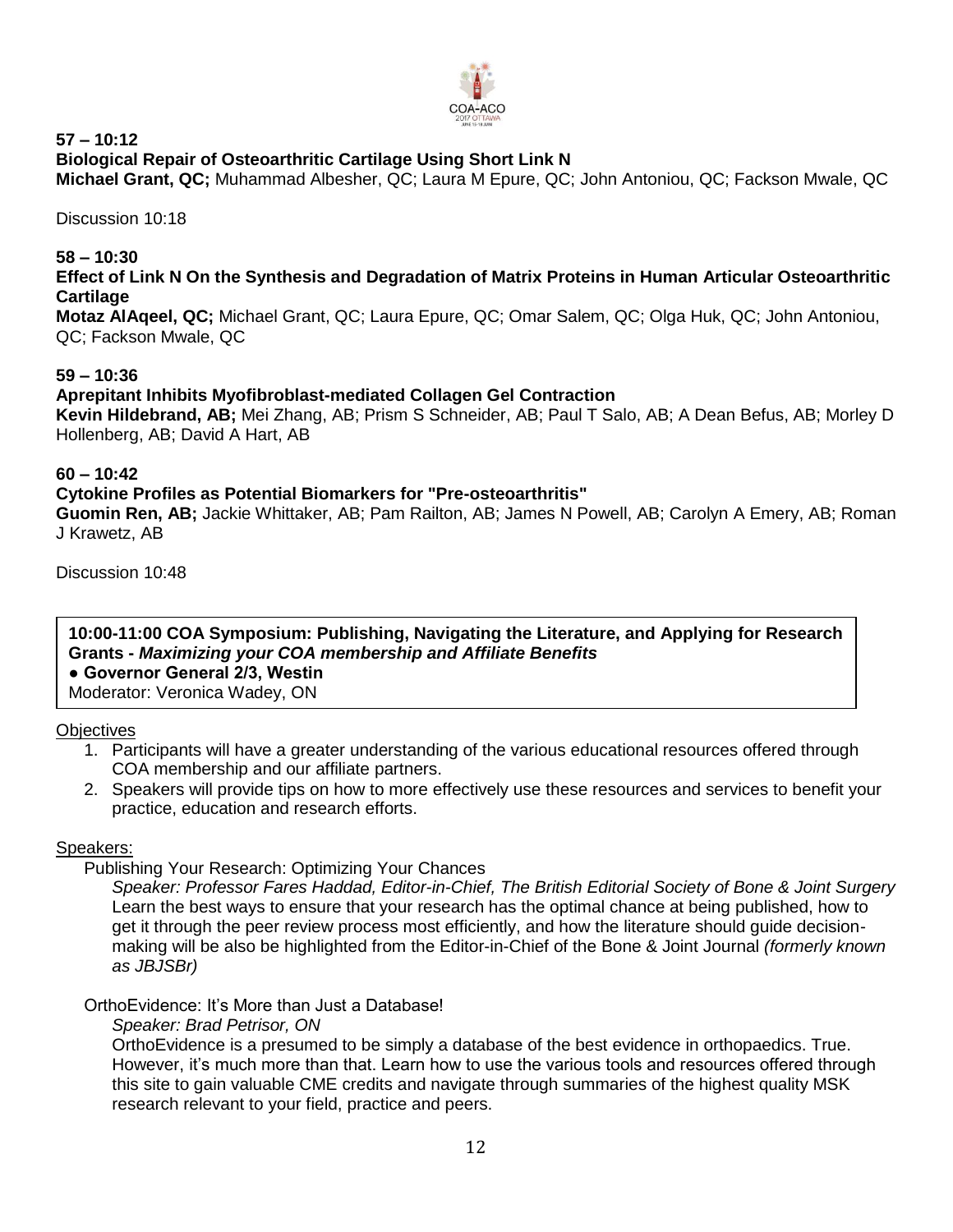

Got a Research Idea? Grow it with the COF

*Speaker: Erin Boynton, COF Research Committee Member*

The Canadian Orthopaedic Foundation is expanding its research program, awarding more grants than ever before and aiming to put Canadians at the forefront of the world's orthopaedic research community. Hear about funding opportunities and learn tips to help you to submit a successful grant application.

10:45-11:30 Coffee Break in Exhibits

11:15-12:15 Canadian Orthopaedic Residents' Association (CORA) Board Meeting (by invitation) **● Alberta, Westin**

## **11:30-11:45 Founders Update ● Governor General 2/3, Westin**

*Biocompatibility of Bone Allograft Toughened with a Novel Irradiation-driven Sterilization Method for Large Segmental Defects: An in vivo Rabbit Study -* Sam Park, ON

## **11:45-12:30 COA Business Meeting ● Governor General 2/3, Westin**

12:30-14:00 Lunch in Exhibits

### **13:00-14:00**

COA Focus Group (by invitation) **● Quebec, Westin**

Canadian Orthopaedic Research Society (CORS) Business Meeting **● Nova Scotia/ NFLD, Westin** Canadian Orthopaedic Foot & Ankle Society (COFAS) Business Meeting **● Ontario, Westin** Canadian Shoulder and Elbow Society (CSES) Business Meeting **● Alberta, Westin** 

**14:00-15:30 COA/Hip Symposium: Paediatrics - Update on Management of SCFE in Paediatrics ● 201, Shaw Centre**  Moderator: Ron El-Hawary, NS

Objectives:

- 1. Identify techniques for management of SCFE in paediatrics.
- 2. Discuss key technical steps for acute SCFE correction.
- 3. Review clinical results and complications with acute SCFE correction.

- Avoiding Disaster in SCFE: Is it Possible?Technique Tips for Fixation*In Situ* Pinning vs. Open Reduction: When, How, Who?-Neil Saran, QC
- Boston's Experience-Michael Millis, US
- Bernese's Experience Klaus Siebenrock, Switzerland
- Managing the Complications of SCFE & SCFE Surgery Ernest Sink, US
- Now that I've heard the Experts, what am I Going To Do With My Next SCFE Patient? A Critical Analysis of the Evidence from The View of a Community Orthopaedic Surgeon - David Nelson, BC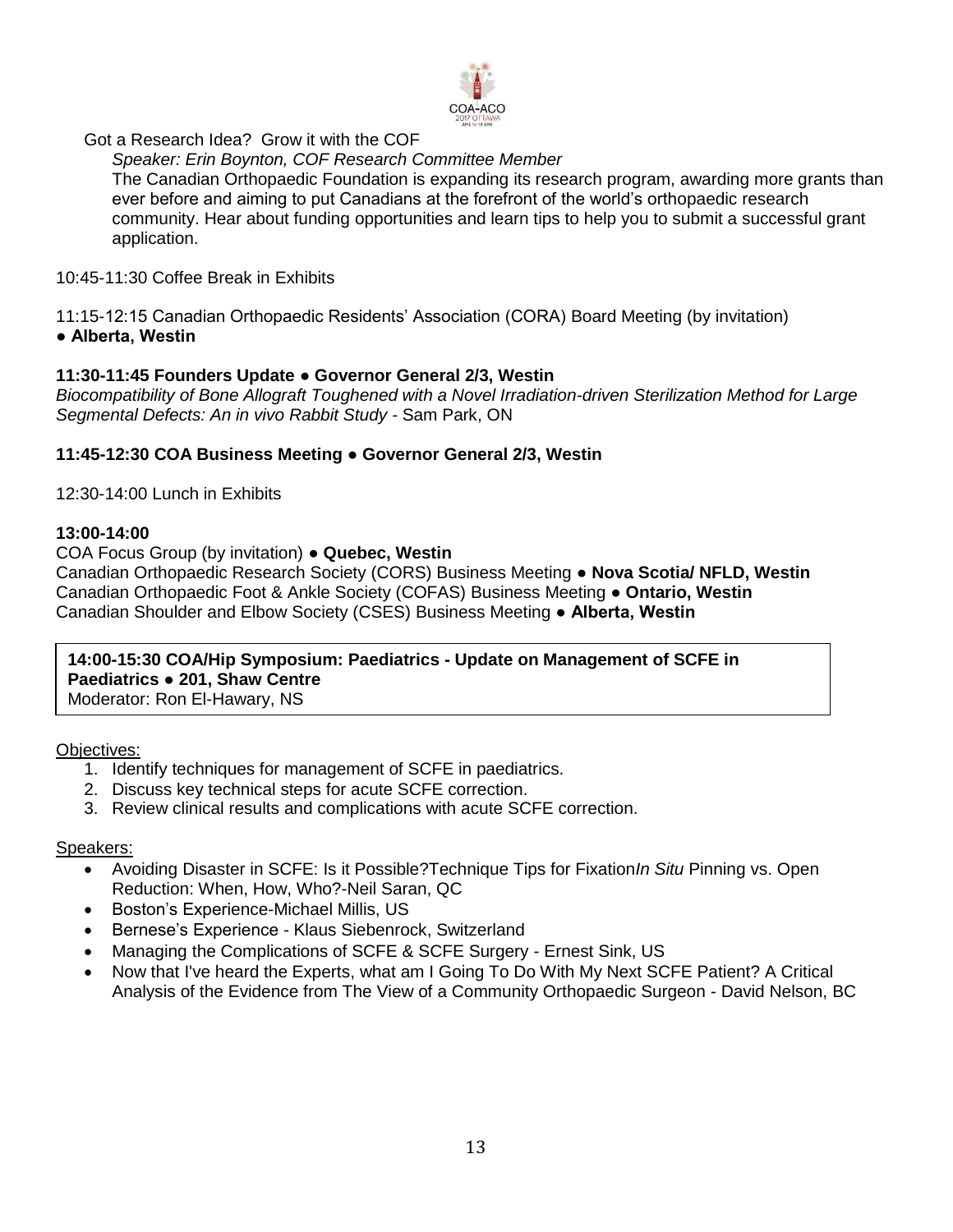

# **14:00-15:30 COA Symposium: Hand - Carpal Instability and Arthritis Current Concepts ● NS/NFLD, Westin**

Moderator: Thomas Goetz, BC

## Objectives:

- 1. Understand treatment algorithms for S-L tear.
- 2. Understand current surgical options for S-L reconstruction.
- 3. Understand causes of mid carpal instability.
- 4. Understand treatment options and outcomes for MCI.
- 5. Update current treatment of established wrist arthritis salvage options.

## Speakers:

- SL Topic Acute vs. Chronic When to Save, When to Salvage Ruby Grewal, ON
- Midcarpal Instability and Hypermobility of the Wrist Herb Von Schroeder, ON
- Salvage Procedures for Chronic Carpal Instability and Arthritis Geoffrey Johnston, SK

## **14:00-15:30 COA Symposium: Education - Using Data to Improve Orthopaedic Care ● Ontario, Westin**

Moderator: Eric Bohm, MB

### **Objectives**

- 1. Be familiar with past, present and future outcome measures in orthopaedics (including PROMs and PREMs).
- 2. Understand how they can be used to improve quality of care.
- 3. Understand how they can be used to demonstrate value in orthopaedic care.
- 4. Understand their limitations.

## Speakers:

- Introduction Eric Bohm, MB
- Types of Data that can be Collected- Michael Dunbar, NS
- What is the Value in Healthcare?Thomas Ferguson, MB
- Using Data in Ontario to Improve Quality and Value James P. Waddell, ON
- Using Data to Improve Care Delivery in Orthopaedic Trauma Hans Kreder, ON

## 14:00-15:30 Canadian Orthopaedic Foot & Ankle Society (COFAS) Research Meeting **● PEI, Westin**

#### **14:00-14:45 CORS Symposium: 3D Printing ● Governor Gen. 2/3, Westin** Moderator: Fackson Mwale, QC

Summary: Additive manufacturing, also known as 3D printing, has emerged over the past 3 decades as a technology for rapid prototyping and manufacturing. The constantly improving quality of 3D-printing applications has contributed to their increased use on patients. This symposium will highlight developments in 3D printing technology that has occurred in recent years and its potential role in the treatment of osteoarthritis. We will summarize for the clinician, the enormous benefits of 3D printing in the medical care of patients.

## Objectives:

- 1. What is 3D printing and how are 3D printed models or implants generated?
- 2. To understand the present state of 3D printing in orthopaedic applications.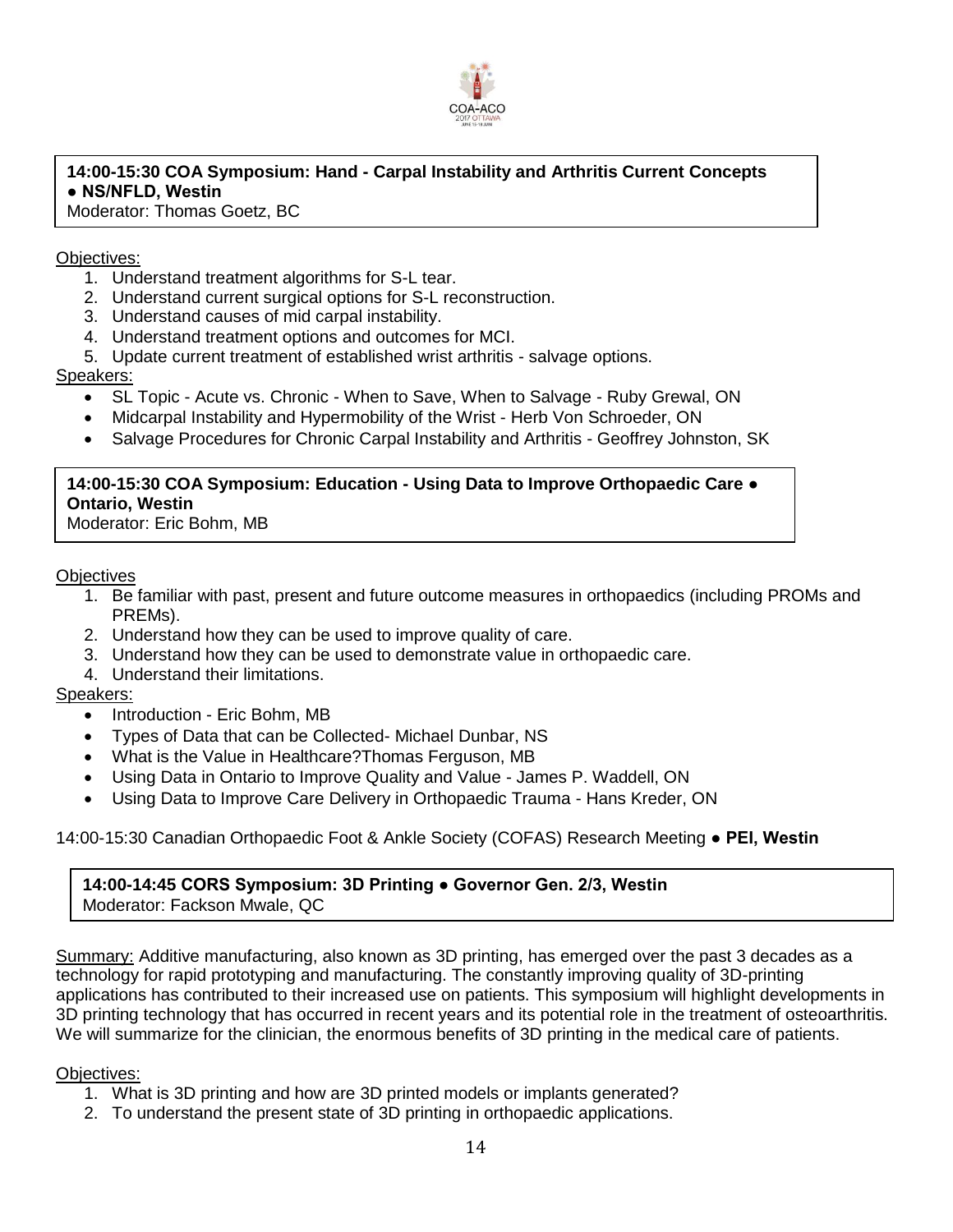

- 3. What are the advantages and limitations of 3D printing?
- 4. Future directions and challenges for clinical translation.

## Speaker:

## **Principles and Applications of Medical 3D Printing** - Frank Rybicki, ON

# **14:45-15:30 CORS Macnab Lecture: Musculoskeletal Tissue Engineering ● Governor General 2/3, Westin**

Moderator: Fackson Mwale, QC

### Objectives:

- 1. Understanding tissue engineering of load-bearing connective tissues.
- 2. Clinical problems and translational solutions.
- 3. Models of musculoskeletal injury.

### Speaker:

## **From Allografts to Scaffolds: Applications of 3D printing in Bone Tissue Engineering** - Hani Awad, US

## **14:00-16:30 Hip Symposium Session 5: Minimizing Adverse Events in Primary THA ● Governor General 1, Westin**

Moderator: Fares Haddad, United Kingdom

#### Objectives:

- 1. Name the biomechanical factors influencing hip function; Summarize economic impact of a shortened hospital stay.
- 2. Explain what factors can influence patient recovery.
- 3. Summarize risks and complications with a shortened length of stay.
- 4. Discuss the role of Large Head Ceramic Bearings.
- 5. Summarize how to minimize complications in patients with elevated BMI.
- 6. Discuss current literature on peri-prosthetic joint infections and organisms.

#### Speakers:

- Biomechanics of the Hip for the Orthopaedic Surgeon Mario Lamontagne, QC
- How do I get it Right? (version, leg length…) Joel Matta, US
- When do I use Ceramic Heads? ALWAYS Donald Garbuz, BC
- When do I use Ceramic Heads? NEVER- Steven MacDonald, ON
- Outpatient THA CON Michael Tanzer, QC
- Outpatient THA PRO Keith Berend, US
- How to Investigate a Painful MoM THA? Douglas Padgett, US
- High BMI: Surgery or No Surgery Paul Kim, ON
- What To Do With Resistant Organisms in the Treatment of PJI Henri Migaud, France

## **15:30-16:00 RI Harris Lecture, Richard Hawkins, US**

*The Journey, Orthopaedics and Life* ● Governor General 2/3, Westin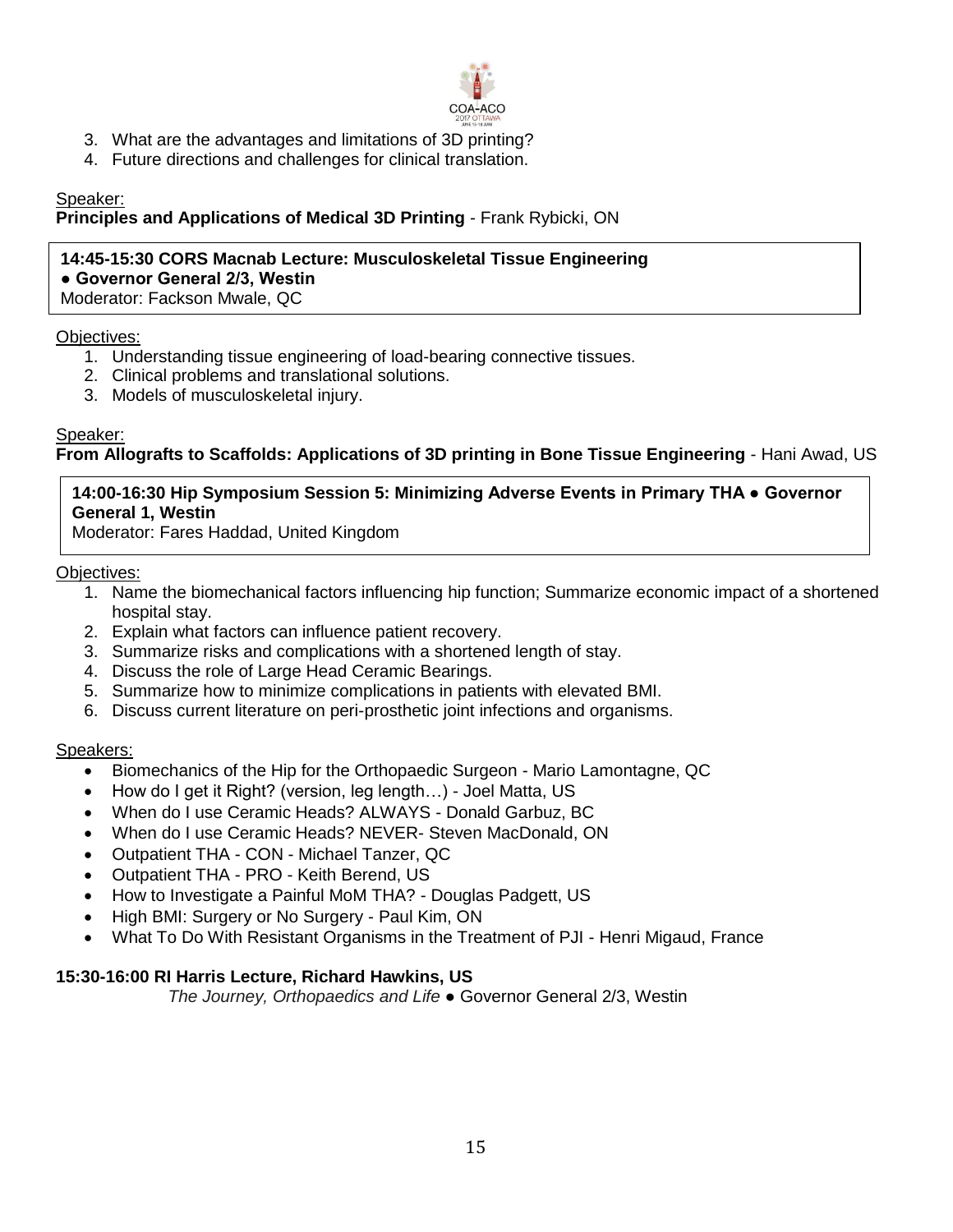

**16:00-17:30 COA ICL: Paediatrics - Challenging Upper Limb Injuries in the Paediatric Patient - Fix it Now or Fix it Later? Comparing Adult and Paediatric Solutions via a Case-based Discussion ● 212, Shaw Centre**

Moderator: Susan Thompson, MB

## Objectives:

In this session, the challenges and options for management of children and adolescents with acute upper limb injuries including medial epicondyle fractures, radial neck fractures, chronic Monteggia injuries and forearm fractures with DRUJ injuries will be discussed. Panelists will discuss these issues from the contrasting views of the paediatric vs. adult orthopaedic surgeon and will provide expert tips for managing these injuries and avoiding or minimizing complications and maximizing patient satisfaction.

## Panelists:

- Carmen Brauer, AB
- Graham King, ON
- Mathilde Hupin, QC
- Robert Chan, AB

# **16:00 - 17:30 COA Symposium: Education - Lessons from the Visiting Presidents. How do You Measure Health Outcomes in your Country? ● Governor General 2/3, Westin**

Moderator: Kevin Orrell, *COA President Elect,* NS

Objectives:

- 1. International discussion of evaluation of Health Outcomes.
- 2. Are their better ways to do this domestically?
- 3. Is it possible to collaborate internationally to create a more efficient method to preform this outcome measure?

#### Speakers:

- Canada: Peter B. MacDonald, *COA President*
- US: Gerald Williams jr,*AAOS President* / Sanford E Emery, *AOA President*
- United Kingdom: Ian Winson, *BOA President*
- New Zealand: Richard Keddell, *NZOA President*
- South Africa: Adriaan van Zyl, *SAOA President*
- Australia: Ian Incoll, *AuOA President*

#### **16:00-17:30 COA Symposium: Canadians Contributing to Global Surgery Efforts in the World Today (COAGS) ● 201, Shaw Centre** Moderator: Paul Moroz, US

Objectives:

- 1. To inform COA members of work currently being done by other COA members in Global Health (orthopaedic surgery in vulnerable populations, including in Canada).
- 2. To learn more about the challenges and barriers in addressing the burden of musculoskeletal health in the world today.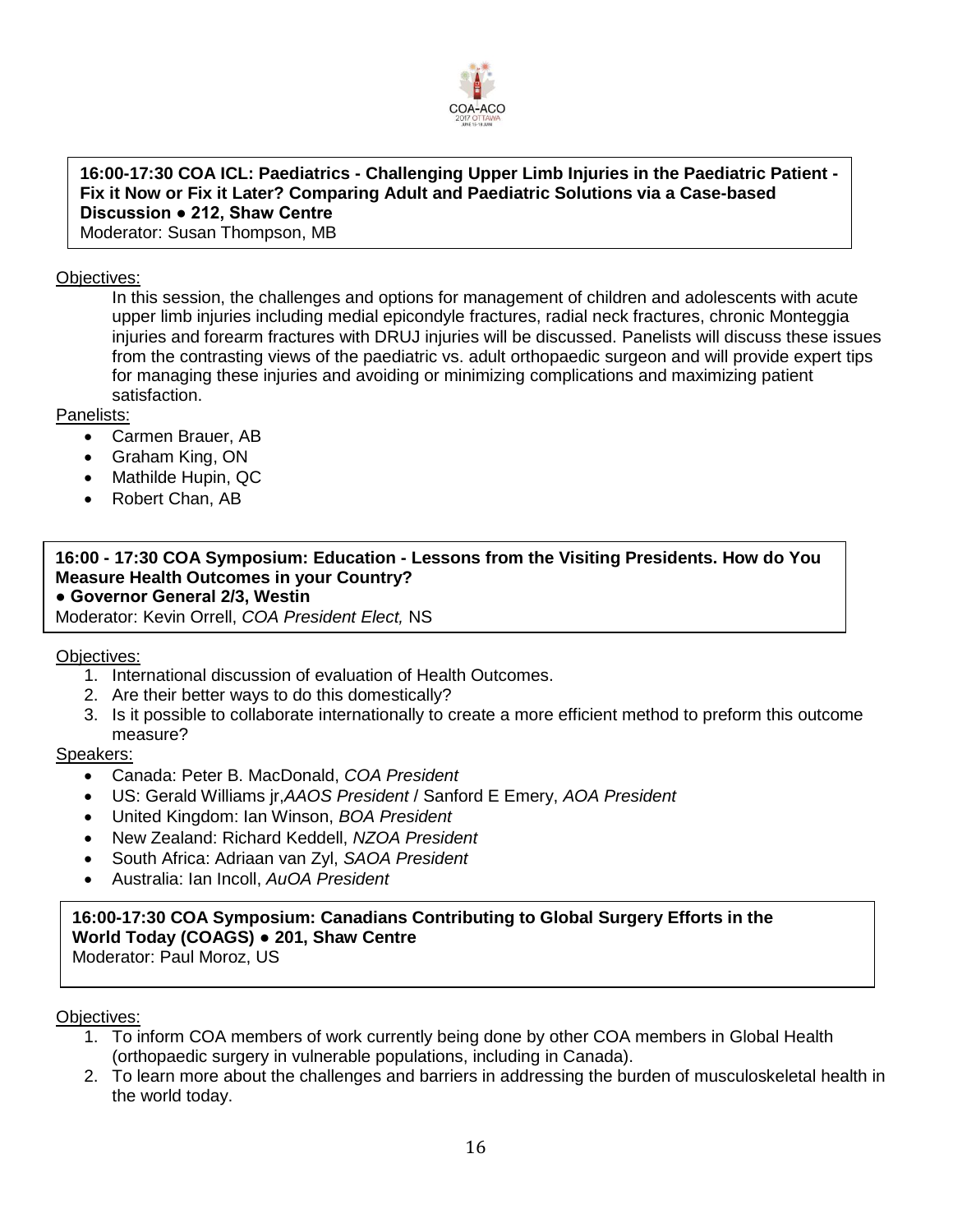

- 3. To offer COA members opportunities for learning more about Global Surgery, and/or opportunities for them to participate in Global Health Efforts around the World.
- 4. The terms Global Health and Global Surgery are used interchangeably to denote the concept that surgery is an indisputable component of basic health-care for all.

## Speakers:

- Introduction Paul Moroz, US
- Making Global Surgery Work as a Community Orthopaedic Surgeon Steve Croft, NL
- Report on Global Surgery from Canadian Academic Orthopaedic Programs David Stockton, BC
- The Ethics of Global Surgery: "What Could Go Wrong with Intentions Like Ours?" (Interactive panel) Neil J. White, AB
- Announcement of the Norman Bethune Orthopaedic Travel Scholarship to Wenzhou, China Alan Giachino, ON; Paul Moroz, US
- Global Health Announcements and Opportunities Paul Moroz,US
	- Paediatric Orthopaedic Training Program, Muhimbili Orthopaedic Institute, Dar es Salaam, Tanzania
	- **EXEC** Canadian Red Cross Orthopaedic Needs for Disaster Team
	- **INORMUS Worldwide Fracture Study Reaches Halfway Point in Recruitment of 40,000 Subjects**
	- The Lancet Commission on Global Surgery
	- **Health Volunteers Overseas**

**16:00-17:30 COA Paper Session: Adult Reconstruction Hip 1 ● 203, Shaw Centre**  Moderators: Gavin Wood, ON; Brent A Lanting, ON

#### **61 – 16:00**

#### **Low Dose Intra-articular Tranexamic Acid Reduces Hemoglobin Drop and D-Dimer Formation After Total Hip and Knee Replacements: Double Blinded RCT**

**Eric Bohm, MB;** Thomas Turgeon, MB; David Hedden, MB; Colin Burnell, MB; Sanjay Aragola, MB

#### **62 – 16:06**

**A Trial of Fracture Fixation in the Operative Management of Hip Fractures Emil H Schemitsch, ON;** FAITH Investigators, ON

#### **63 – 16:12**

**Simultaneous vs Staged Bilateral Total Joint Arthroplasty: A Matched Cohort Study Raghav Saini, AB;** Hoa Khong, AB; Christopher Smith, AB; Saboura Mahdavi, AB; Shannon Puloski, AB; James Powell, AB; Rajrishi Sharma, AB; Kelly Johnston, AB

Discussion 16:18

#### **64 – 16:27**

### **Is Orthopaedic Department Teaching Status Associated with Adverse Outcomes of Primary Total Hip Arthroplasty?**

**Emmanuel Illical, US;** Dean Perfetti, US; Matthew Ryan Boylan, US; Qais Naziri, US; Frank Segreto, US; Randa Kamal Elmallah, US; Carl B Paulino, US; Michael A Mont, US

#### **65 – 16:33**

#### **Comparison of Cobalt and Chromium Results from Two Canadian Laboratories**

**Raghav Saini, AB;** Jessica Boyd, AB; Pam Railton, AB; Peter Faris, AB; Hossein Sadrzadeh, AB; James N Powell, AB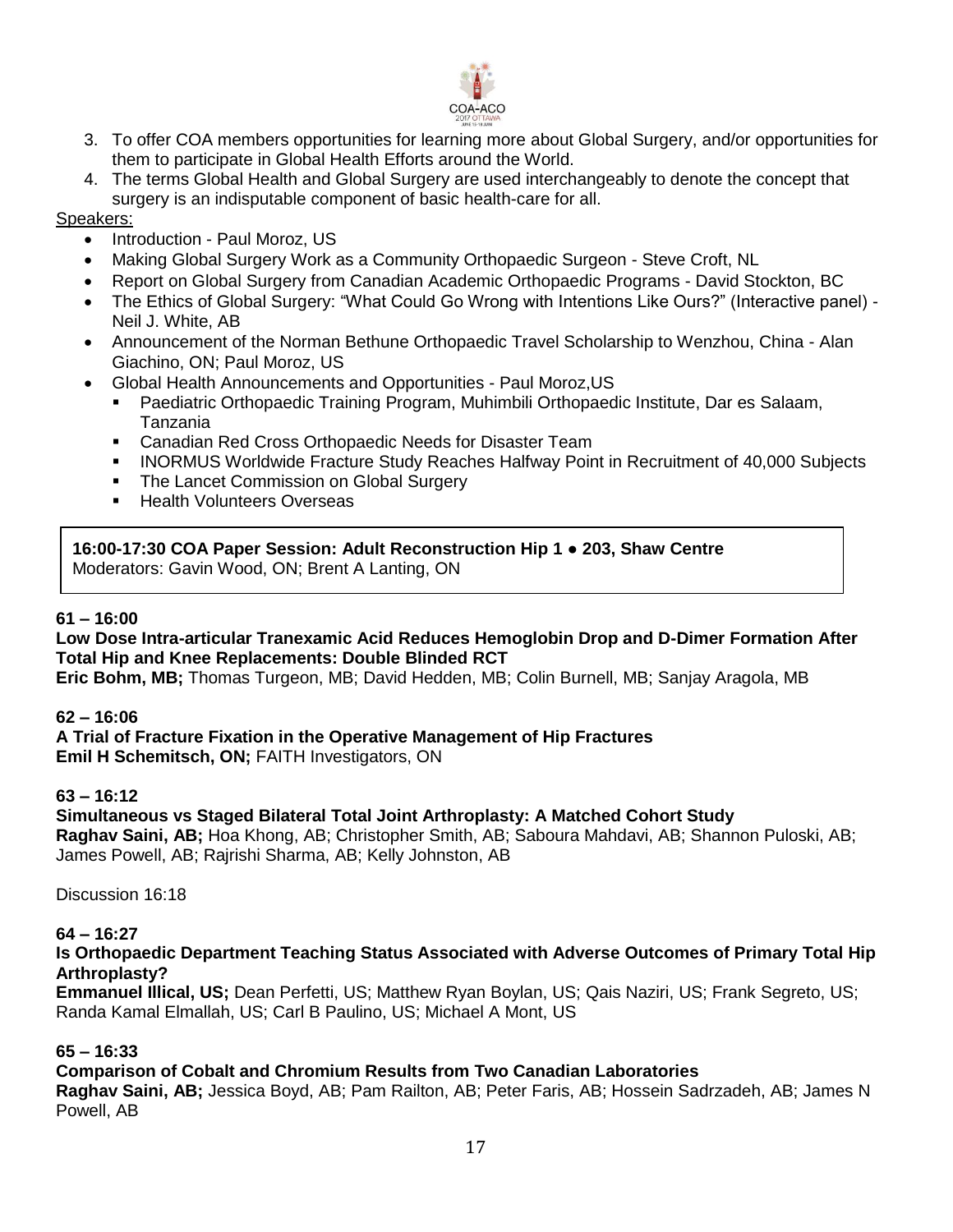

**66 – 16:39 The Association Between Hospital Arthroplasty Surgical Volume and Patient Outcomes Jason Werle, AB;** Hoa Khong, AB; Chris Smith, AB

Discussion 16:45 **67 – 16:54 Risk Factors for Infection, Revision, Mortality, Blood Transfusion and Longer Hospital Stay After Primary Total Hip or Knee Arthroplasty at Three Months and One Year Postoperatively Chanseok Rhee, NS;** Lynn Lethbridge, NS; Glen Richardson, NS; Michael Dunbar, NS

**68 – 17:00**

**Revision Risk Curves for Hip and Knee Replacements from the Canadian Joint Replacement Registry Carolyn Sandoval, ON;** Katy Molodianovitsh, ON; Eric de Sa, ON; Nicole de Guia, ON; Greg Webster, ON; Michael Dunbar, NS; Eric Bohm (on behalf of the Scientific Advisory Committee of the CJRR), MB

**69 – 17:06**

**A Retrieval Analysis to Determine the Viability of Hip Resurfacing Conversion to Dual-mobility Prostheses**

**Brent A Lanting, ON;** Trevor C Gascoyne, MB; Thomas Turgeon, MB; Matthew Teeter, ON

## **70 – 17:12**

**Intravenous and Topical Tranexamic Acid in Primary Total Hip Arthroplasty: The Tranexamic Acid Comparison in Hip Replacement (TeACH-R) Randomized Controlled Trial Richard Nadeau, BC;** James Howard, ON; Fiona Ralley, ON; Lyndsay Somerville, ON; Douglas Naudie, ON

Discussion 17:18

16:30-17:30 CORS Executive Meeting **● PEI, Westin**

#### **16:30-17:30 Fireside Chats: Bring your Tough Cases! Case-based Discussions**

*Note: In advance of these sessions, attendees will be offered the opportunity to bring forward cases to the panelists for discussion during this session.*

## **Knee ● NS/NFLD, Westin**

*Moderator:* Rajiv Gandhi, ON

**Sports ● Ontario, Westin** Moderators: Laurie Hiemstra, AB; Robert Litchfield, ON; Nicholas Mohtadi, AB

#### **Foot & Ankle ● Quebec, Westin**

*Moderators:* Karl-André Lalonde, ON; Marc Bouchard, QC

## **17:30-19:00 Poster Pub ● Exhibit Hall**

Network with colleagues and industry partners over a drink and peruse this year's posters in the Exhibit Hall *Cash Bar (cash, Visa and MasterCard accepted).*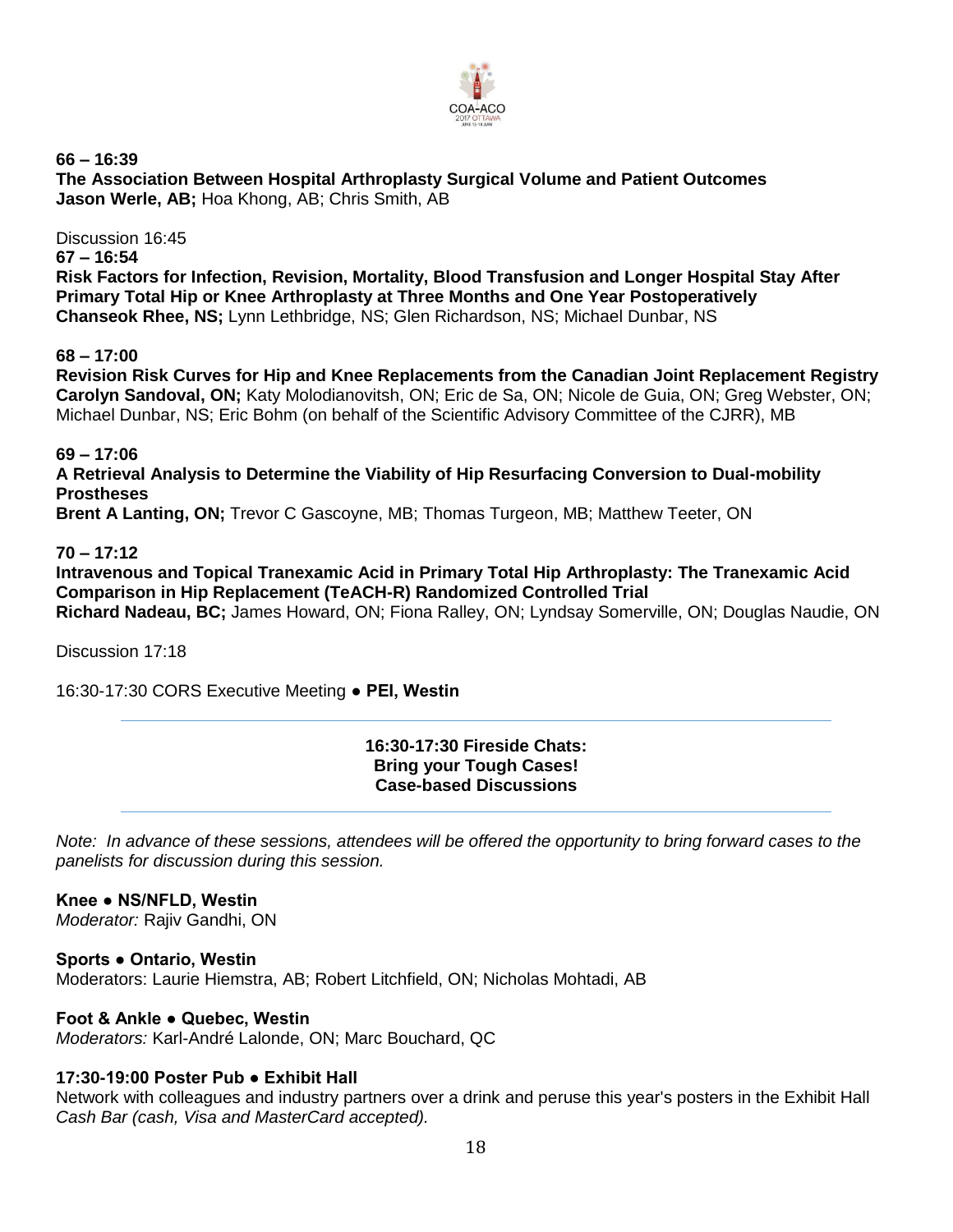

# Saturday, June 17 COA/Hip Symposium

#### **7:50-9:20 COA Update Session: Upper Extremity Trauma - Complications and How to Avoid Them ● Governor General 2/3, Westin** Moderator: Peter Lapner, ON

- Shoulder Fractures Complications Peter Lapner, ON Objectives:
	- 1. Identify surgical indications for proximal humeral fractures.
	- 2. Innovative plating strategies to minimize hardware failure and intra-articular screw penetration following open reduction and internal fixation of proximal humeral fractures.
	- 3. Recognize indications for arthroplasty following proximal humeral fracture, including tuberosity management.
- Elbow Fractures Complications J Pollock, ON Objectives:
	- 1. Identify indications for total elbow arthroplasty following distal humeral fracture.
	- 2. Learn plating strategies that minimize hardware failure following open reduction and internal fixation of intra-articular distal humeral fractures.
	- 3. Learn indications for, and correct sizing of, radial head replacement for radial head fracture.
- Distal Radius Fractures Complications Ruby Grewal, ON Objectives:
	- 1. Technical considerations to avoid "escape" of the volar-ulnar fragment following volar plating of distal radial fractures.
	- 2. How to minimize tendon injury or disruption following open reduction and internal fixation of distal radius fractures.
	- 3. Strategies to maximize finger and hand motion following distal radial fracture.

### **7:50-9:20 COA Workshop: Paediatric Femur Fracture Fixation: Tips and Tricks for Techniques in Skeletally Immature Patients ● Les Saisons, Westin**  Moderator: Sasha Carsen, ON

## Objectives:

- 1. To review contemporary strategies for the treatment of paediatric femur fractures.
- 2. To define clinical treatment algorithms for femur fractures of different types and in different skeletal ages and contexts.
- 3. To discuss details of surgical techniques, clinical pearls, tips, and tricks for the successful treatment of femur fractures in the skeletally immature.
- 4. To provide an opportunity to try surgical techniques and implants in a sawbone workshop setting. Instructors:
	- Maxime Côté, QC
	- Megan Cashin, ON
	- Peter Glavas, QC
	- Kevin Smit, ON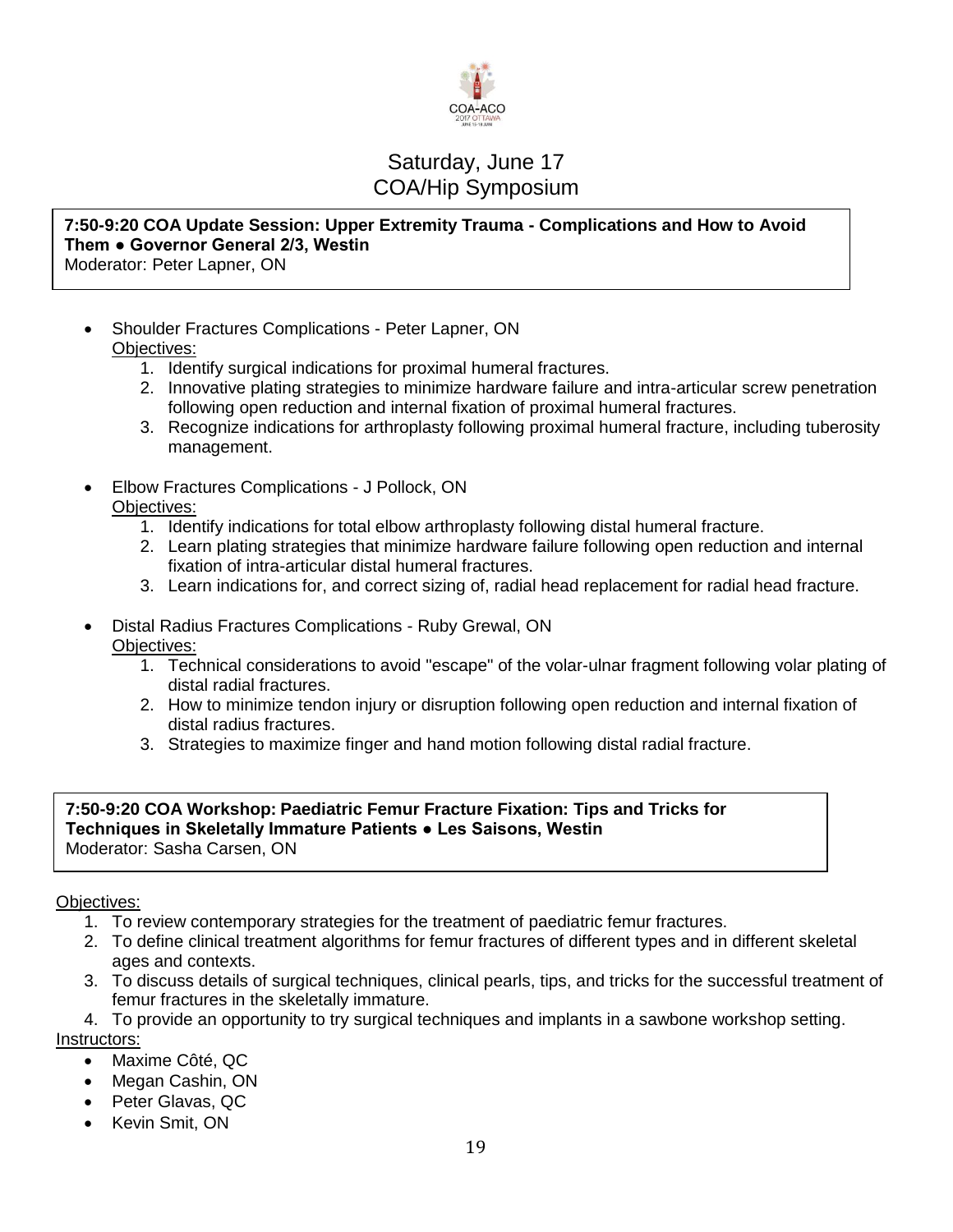

# **7:50-9:20 COA ICL: Spine - Clearing and Managing Spinal Injury in the Orthopaedic Trauma Patient ● NS/NFLD, Westin**

Moderator: Albert Yee, ON

### Objectives:

- 1. To learn about the process of spine clearance in the orthopaedic trauma patient.
- 2. To understand the present state of management for cervical spine trauma, including spinal cord injury.
- 3. To understand the present state of management for thoracolumbar fractures of the spine.

## Speakers:

- Clearing the Spine in the Orthopaedic Trauma Patient Albert Yee, ON
- Diagnosis and Management of Cervical Trauma, Including Spinal Cord Injury Jeremie Larouche, US
- Diagnosis and Management of Thoracolumbar Spine Trauma Ilyas Aleem, US

## **7:50-9:20 COA Paper Session: Tumour ● Ontario, Westin**

Moderators: Robert Turcotte, QC; Joel Werier, ON

## **71 – 07:50**

**Investigating the Oncolytic Effect of Maraba Virus [MG1] Against Sarcoma:** *in vitro, ex vivo* **and** *in vivo* **Hesham Abdelbary, ON;** Fabrice Le Boeuf, ON; Jean-Simon Diallo, ON; Joel Werier, ON; Derek Butterwick, ON

#### **72 – 07:56**

**IDH1 and IDH2 Mutational Analysis Can Help Distinguish between Chondroblastic Osteosarcoma and Dedifferentiated Chondrosarcoma in Histologically Ambiguous Cases**

**Eyal Mordechai Ramu, ON;** Qingxia Wei, ON; Kenneth R Gundle, OR; Anthony M Griffin, ON; Brendan C Dickson, ON; Rita A Kandel, ON; Peter C Ferguson, ON; Benjamin A Alman, NC; Jay S Wunder, ON

#### **73 – 08:02**

**Barriers and Facilitators Experienced in Collaborative Prospective Research in Orthopaedic Oncology Michelle Ghert, ON;** Marilyn Swinton, ON; Sebastian Rendon, ON; Nicholas Bernthal, US; Nathan Evaniew, ON; Peter Ferguson, ON; Paula McKay, ON; Benjamin Miller, US; Patricia Schneider, ON; Roberto Velez, Spain; Kurt Weiss, US; Juan Pabloe Zumarraga, Brazil; Timothy Damron, ON; Marcos Galli Serra, Argentina; Michele Boffano, Italy; Werner Hettwer, Denamrk; Lukas Nystrom, US; Walter Parizzia, Argentina; Andre Spiguel, US

Discussion 08:08

#### **74 – 08:17**

**A Comparison of Outcome of Two Treatment Paradigms for Sacral Chordoma: Does Preoperative Radiation Improve Prognosis?**

**Matthew Thomas Houdek, ON;** Peter S Rose, US; Jay S Wunder, ON; Franklin H Sim, US; Peter C Ferguson, ON

#### **75 – 08:23**

**Complications and Outcomes Following Free Fibula Reconstruction for Spinal Pelvic Defects Following Resection of a Malignant Tumor in the Axial Skeleton Matthew Thomas Houdek, ON;** Karim Bakri, US; Franklin H Sim, US; Peter S Rose, US; Steven L Moran, US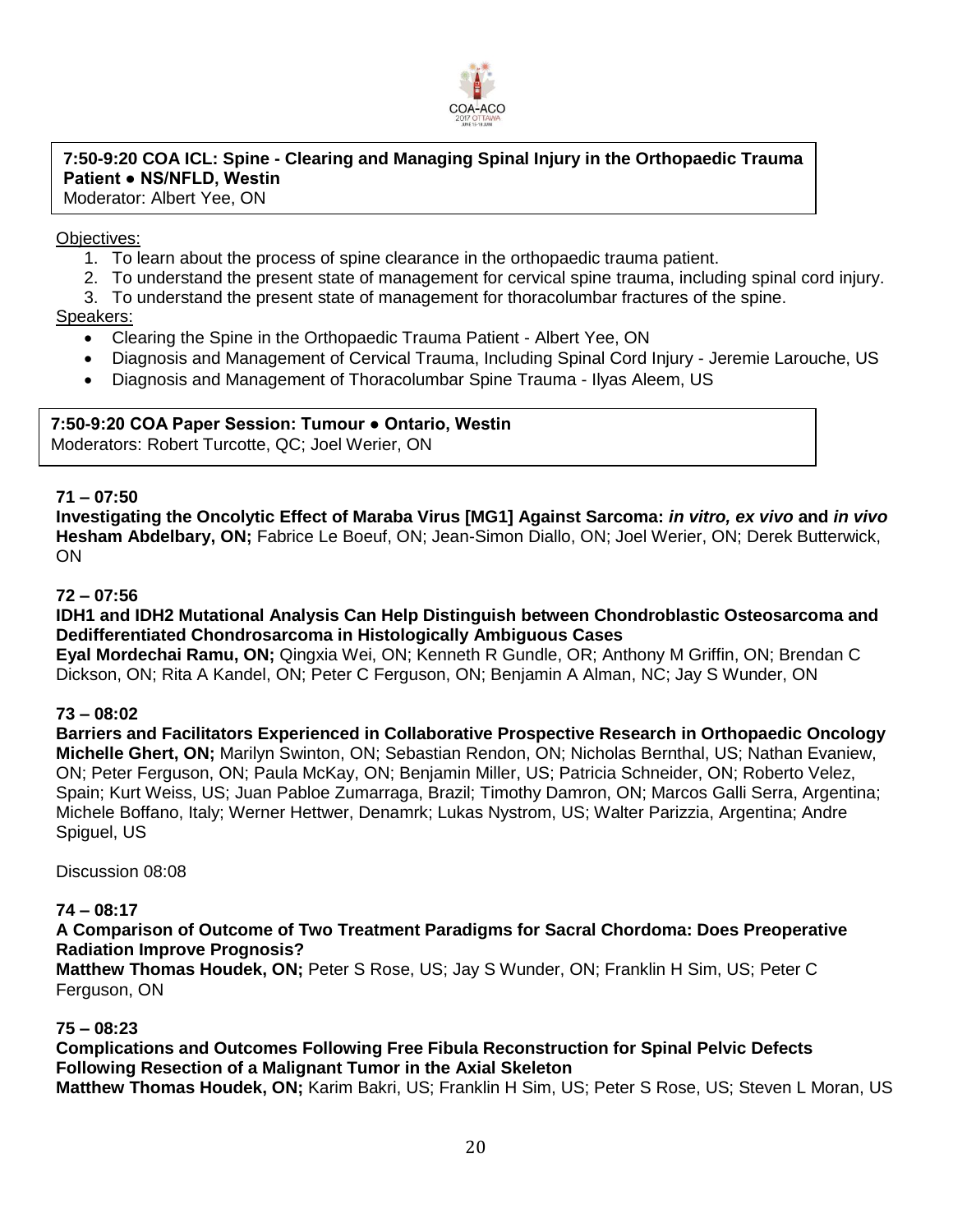

**76 – 08:29 The Oncologic and Functional Outcomes of Iliosacral Resection for Primary Bone Tumours Anthony M Griffin, ON;** Sanjay Gupta, Scotland; Kenneth Gundle, US; Lisa A Kafchinski, US; Jay S Wunder, ON; Peter C Ferguson, ON

Discussion 08:35

### **77 – 08:44**

### **Outcomes Following Surgical Management of Metastatic Long Bone Disease**

**Anas Nooh, QC;** Krista Goulding, QC; Marc Isler, QC; Sophie Mottard, QC; Annie Arteau, QC; Norbert Dion, QC; Robert Turcotte, QC

**78 – 08:50**

**Assessing the Need for Multidisciplinary Metastatic Bone Disease Clinic at a Tertiary Cancer Centre James Lee, ON;** Hesham Abdelbary, ON; Mohammed Al Sobeai, ON; Vinay N Kansal, ON; Joel Werier, ON

**79 – 08:56**

**Venous Thromboembolic Events in Sarcoma Patients: Retrospective Analysis of an Institutional Database**

**Krista Goulding, QC;** Ali Al Fakeeh, QC; Robert Turcotte, QC; Thierry Alcindor, QC

**80 – 09:02**

**The Impact of 3D Printed Bone Neoplasm Models on Surgical Excision Planning Leonid Chepelev, ON;** Hesham Abdelbary, ON; Taryn Hodgdon, ON; Joel Werier, ON; Adnan Sheikh, ON; Frank Rybicki, ON

Discussion 09:08

**7:50- 9:20 COA Paper Session: Foot and Ankle ● 201, Shaw Centre**  Moderators: Andrea Veljkovic, BC; Gordon Goplen, AB

#### **81 – 07:50**

**Ankle Arthroscopy for Diagnosis and Treatment of Full Thickness Cartilage Lesions in the Setting of Ankle Fracture Rachael Da Cunha, US;** Mark Drakos, US; William Schairer, US; Sydney Karnovsky, US

**82 – 07:56 3D Printing of Calcaneal Fractures: An Analysis of Interobserver Reliability in Using the Sanders Classification System Chris Small, NL;** Andrew Furey, NL; Michael Bartelllas, NL

**83 – 08:02**

**Simulated Arthroscopic Hallux MT arthrodesis Utilizing Full Thread Compression Screws Shows Similar Stiffness and Load to Failure Compared to Locking Plate, with Less Plantar Gapping Alastair SE Younger, BC;** Ken Hunt, US; Judas Kelly, US; Richie Fuld, US; Nicholas Anderson, US; Todd Baldini, US

Discussion 08:08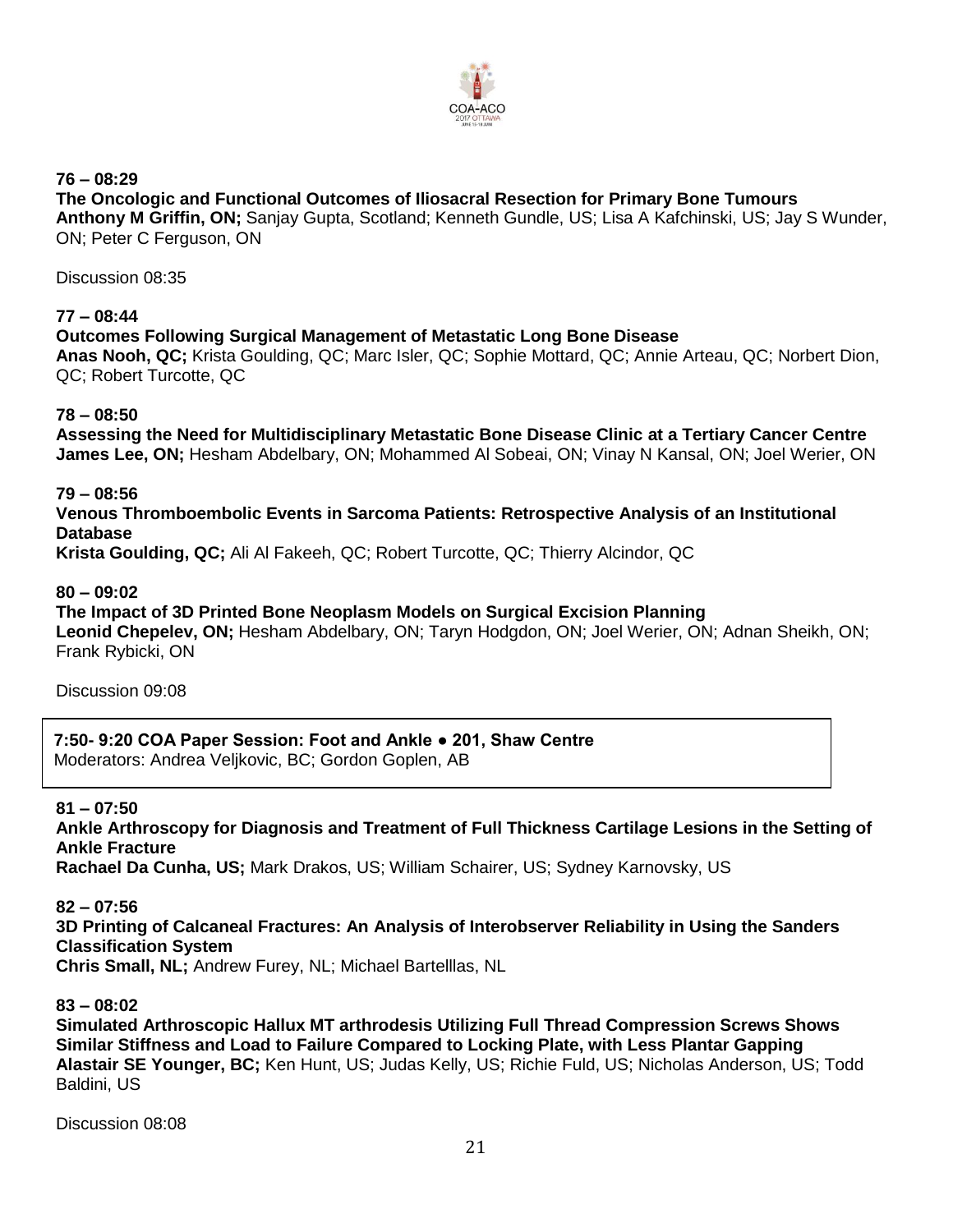

## **84 – 08:20**

**A Prospective Cohort Study on the Return to Work and Function Two Years After Surgical Treatment of Tibiotalar Arthritis**

**Olivier Gagne, BC;** Andrea Veljkovic, BC; Mark Glazebrook, NS; Timothy R Daniels, ON; Murray J Penner, BC; Kevin J Wing, BC; Peter Dryden, BC; Alastair SE Younger, BC

## **85 – 08:26**

**Rates of Acute and Delayed Achilles Tendon Rupture in British Columbia and the Relationship to the Willits Publication**

**Sam Park, BC;** Alastair SE Younger, BC; Andrea Veljkovic, BC; Murray J Penner, BC; Kevin J Wing, BC

Discussion 08:32

**Guest Speaker:** Masato Takao, Japan

*Clinical Outcomes of Minimally invasive Arthroscopic Assisted Ankle Stabilization*

### **7:50-9:20 SunLife Financial Practice Management: It Doesn't Matter What You Make, It Only Matters What You Keep! ● 203, Shaw Centre**

A discussion focusing on essential financial concepts and practices for professional corporations and specifically orthopaedic surgeons in Canada. Interactive session to feature case studies, general discussion, and time for Q and A. Take away materials for all attendees. Speakers:

- Adam O'Neill, ON
- Andrew Sheppard, ON

**8:00-9:30 COA/Canadian Arthroplasty Society/Hip Symposium ICL: Solutions in Complex THA Revision ● Governor General 1, Westin** Moderator: Etienne Belzile, QC

Objectives:

- 1. Understand what are the best patients for direct exchange in the treatment of peri-prosthetic infections.
- 2. Understand the different treatment options for recurrent hip instability.
- 3. Development of an algorithm for implant and surgical approach choice in revision surgery.

- Burden of Revision Surgery Eric Bohm, MB
- Direct Exchange for PJI Fares Haddad, United Kingdom
- Constrained Liners, When do I use It? NEVER Douglas Padgett, US
- Constrained Liners, When do I use It? ALWAYS Wade Gofton, ON
- Direct Anterior Approach for Revision THA: ALWAYS Keith Berend, US
- Direct Anterior Approach for Revision THA: NEVER Douglas Naudie, ON
- Modular vs. Non Modular Femoral Stems Donald Garbuz, BC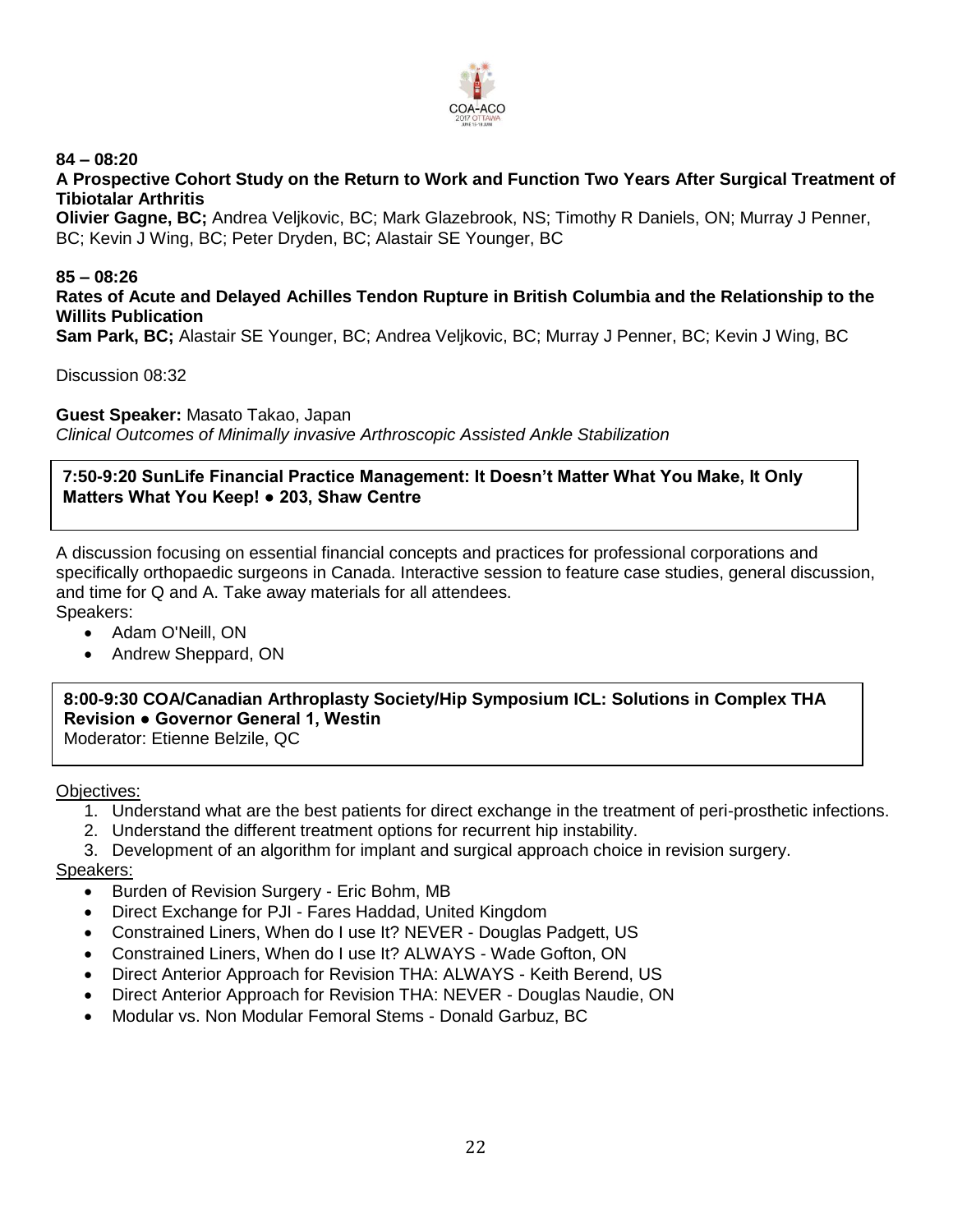

# **9:30-11:00 COA Update Session: Lower Extremity Trauma - Complications and how to Avoid Them ● Governor General 2/3, Westin**

Moderator: David Sanders, ON

### Objectives:

The participant will consider diagnosis, prevention, and treatment options for a variety of lower extremity complications.

### Speakers:

- Arthrofibrosis, Extra-articular Malunion Geoff Wilkin, ON
- Bone Defect Management, Intra-articular Malunion David Stephen, ON
- Infection, Nonunion David Sanders, ON

# **9:30-11:00 COA Paper Session: Upper Extremity ● 203, Shaw Centre**

Moderators: Darren Drosdowech, ON; Diane Nam, ON

#### **86 – 09:30**

**Latissimus Dorsi Transfer Augmentation - Superior Outcome in Patients with Subscapularis Tear Jennifer Anne Mutch, QC;** Claudia Christine Sidler-Maier, ON; Martin Sidler, ON; Dimitra Leivadiotou, ON; Jubin B Payandeh, ON; Diane Nam, ON

### **87 – 09:36**

### **Temporal and Regional Trends in the Management of Proximal Humerus Fractures Across a 13 Million Patient Database**

**Lauren L Nowak, ON;** Marissa Bonyun, ON; Aaron Nauth, ON; Michael Mckee, ON; Emil H Schemitsch, ON

#### **88 – 9:42**

### **Thirty and Ninety-day Readmission Following Total Shoulder Arthroplasty: A Population-based Analysis of Rate, Risk and Reason for Readmission**

**Timothy Leroux, ON;** Justin Griffin, US; Bryce Basques, US; Rachel Frank, US; Robert Thorsness, US; Nikhil Verma, US; Anthony Romeo, US

Discussion 09:48

#### **89 – 09:57**

**Subscapularis Repair is unnecessary after Lateralized Reverse Shoulder Arthroplasty Richard J Hawkins, US;** Michael J Kissenberth, US; Ellen Shanley, US; Stefan J Tolan, US; Keith T Lonergan, US; Troy A Roberson, US; James T Griscom, SC; Quinn Hunt, SUS; Charles M Granade, US; Kyle J Adams, US; John M Tokish, US

#### **90 – 10:03**

### **Outpatient Total Shoulder Arthroplasty: A Population-based Study Comparing Adverse Event and Readmission Rates to Inpatient Total Shoulder Arthroplasty**

**Timothy Leroux, ON;** Bryce Basques, US; Rachel Frank, US; Justin Griffin, US; Gregory Nicholson, US; Brian Cole, US; Anthony Romeo, US; Nikhil Verma, US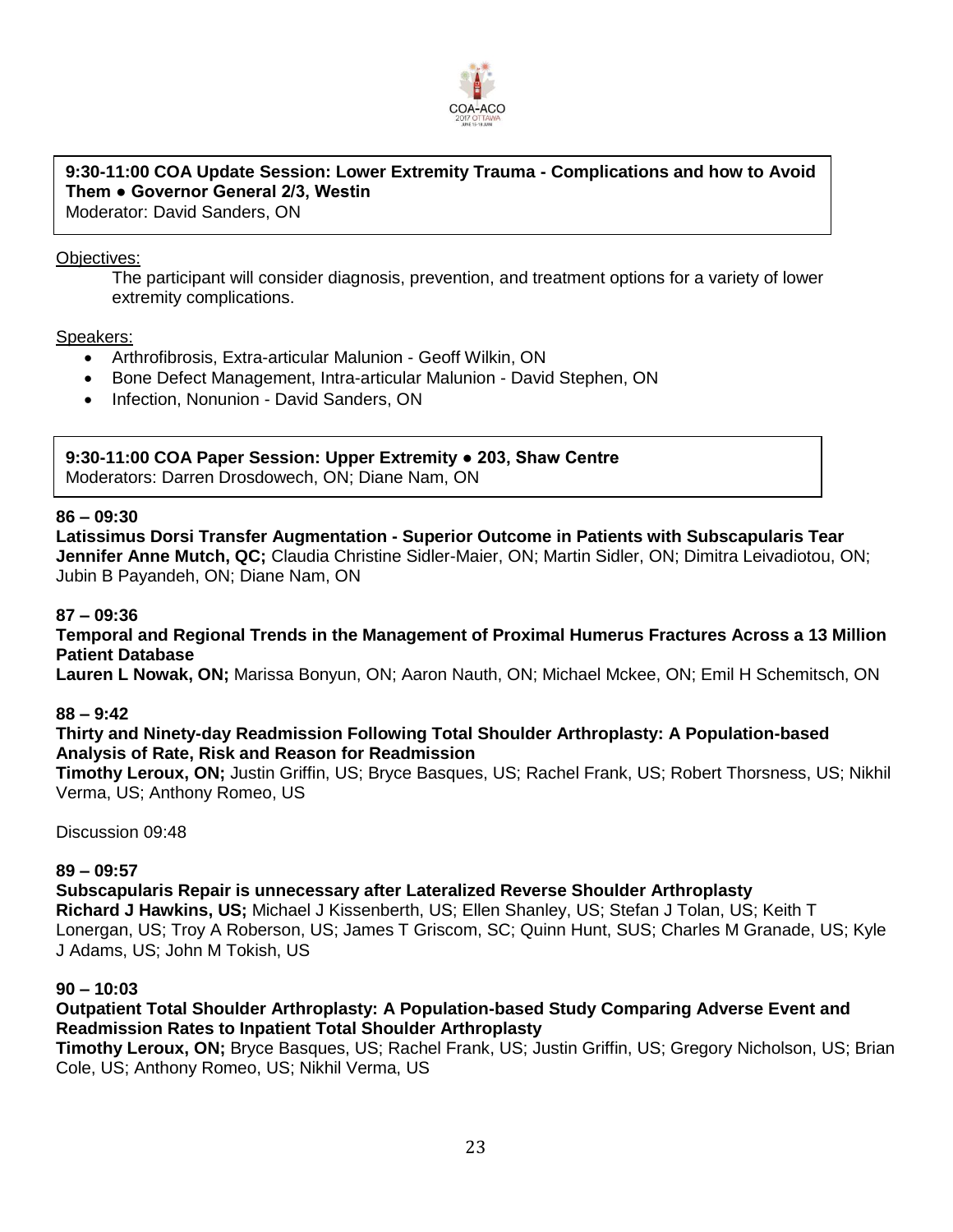

#### **91 – 10:09 Comparison of Subscapularis Tenotomy to Subscapularis Peel in Shoulder Arthroplasty: A Prospective, Randomized, Controlled Trial Peter Lapner, ON;** Adnan Sheikh, ON; Tinghua Zhang, ON; George S Athwal, ON

Discussion 10:15

### **92 – 10:24**

### **Comparing Surgical Repair to Conservative Treatment and Subacromial Decompression Alone for the Treatment of Rotator Cuff Tears: A Meta-analysis of Randomized Trials**

**Christine Schemitsch, ON;** Jaskarndip Chahal, ON; Milena Vicente, ON; Pierre-Henri Flurin, France; Frederik Lambers Heerspink, Netherlands; Patrick Henry, ON; Aaron Nauth, ON

### **93 – 10:30**

**Preoperative Narcotic Use Among Patients Undergoing Total Shoulder Arthroplasty: An Analysis of Trends and Influence on PostoOperative Length of Stay, Complications, and Readmission Timothy Leroux, ON;** Bryce Basques, US; Justin Griffin, US; Rachel Frank, US; Nikhil Verma, US; Anthony Romeo, US

### Discussion 10:36

## **9:30-11:00 COA ICL: Tumour/Trauma - Updated Concepts in the Management of Metastatic Bone Disease ● Ontario, Westin**

Moderators: Jeff Yach, ON; Michelle Ghert, ON

## Objectives:

- 1. To develop an approach to the management of metastatic lesions in the proximal femur and pelvis.
- 2. To develop an approach and understanding of metastatic lesions requiring surgical reconstruction and when it is appropriate to refer.
- 3. To recognize some of the pitfalls in the management of pathologic lesions in the femur and pelvis. Speakers:
	- Management of Proximal Femoral Lesions Steven Papp, ON
	- Reconstruction of Pelvic and Acetabular Lesions - Richard Jenkinson, ON
	- Management of Bone Mets to the Humerus Benjamin Deheshi, ON
	- When to Refer to Orthopaedic Oncology Krista Goulding, QC
	- $\bullet$

## **9:30-11:00 COA Symposium: Foot and Ankle - Ankle Arthritis and Treatments**

**● 201, Shaw Centre** 

Moderator: Timothy R Daniels, ON

## Objective:

To better understand the etiology of ankle arthritis, the various pathophysiology's and surgical options of how to manage each.

- Understanding the Etiology of Ankle Arthritis Nicholas Smith, NL
- When is Total Ankle Replacement the Standard of Care? Alastair SE Younger, BC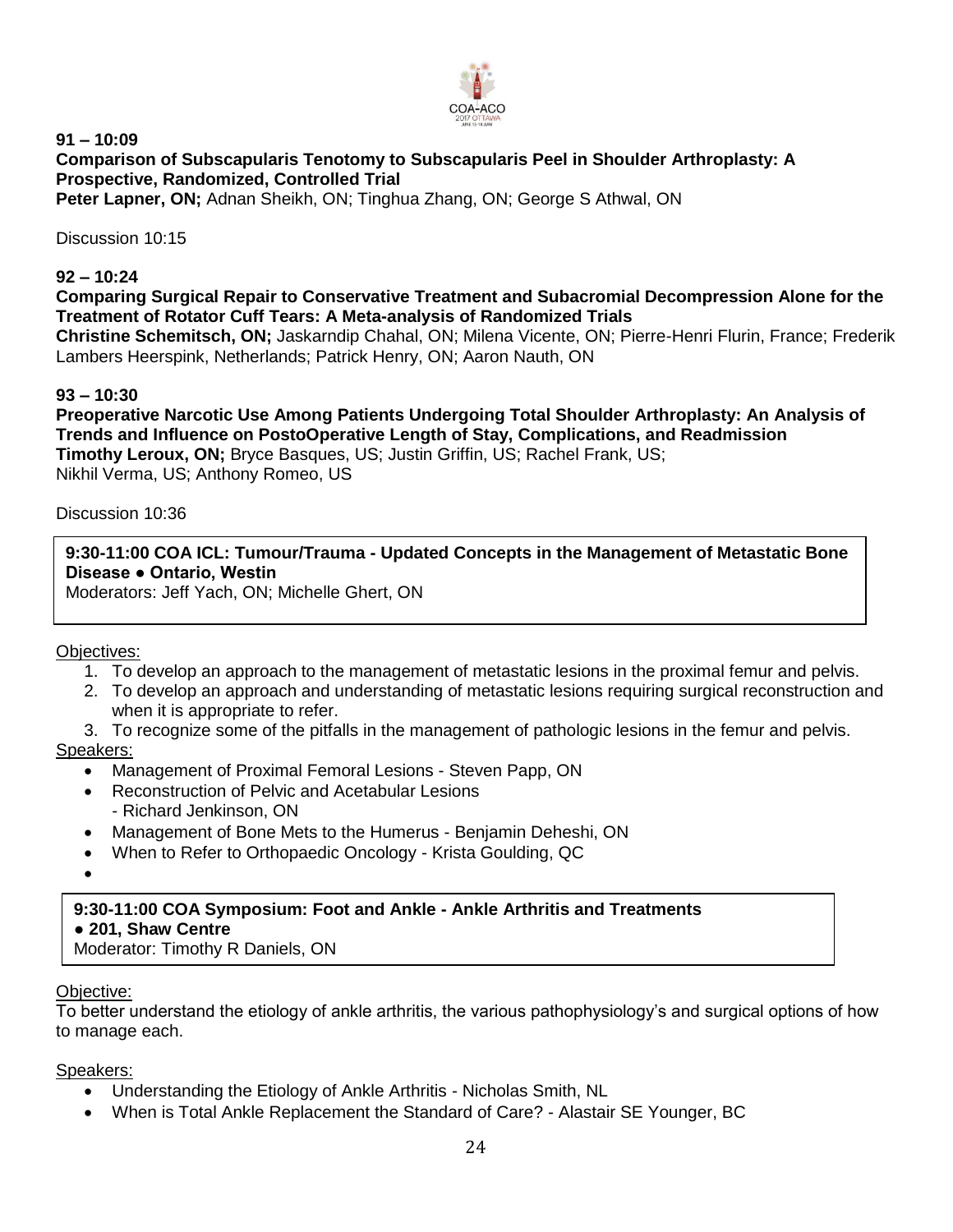

- What is the Role of Joint Salvage Procedures for Ankle Arthritis?- John TC Lau, ON
- Arthroscopic Hindfoot Fusions Ankle, Subtalar and Talonavicular Joints Mark Glazebrook, NS

#### **9:30-11:00 COA Symposium: Post-Fracture Education Program: Evolution of Anabolic Therapy to Bone Formation Therapy: New Era in Post-Fracture Care? ● NS/NFLD, Westin** Moderator: Emil H Schemitsch, ON

#### Objectives:

- 1. Review gaps and needs of current care models and strategies for post-fracture care treatment.
- 2. Evaluate current and new evidence for bone formation therapies.
- 3. Identify the patient at imminent risk of fracture that would benefit from bone formation therapy in the post-fracture setting.

## Speakers:

- Introduction and Summary Emil Schemitsch, ON
- Post-fracture Care Treatment and Care Models Earl Bogoch, ON
- Current and Emerging Evidence for Bone Therapies Aliya Khan, ON
- Identifying the Patient Who Would Benefit from Bone Formation Therapy Julio Fernandes, QC

# **9:45-10:45 Hip Symposium Session 6: Emerging Total Hip Designs/Techniques ● Governor General 1, Westin**

Moderator: Michael Tanzer, QC

### Objectives:

- 1. Explain the role of new stem designs.
- 2. Explain the role of computer-assisted surgery.
- 3. Summarize the role dual mobility.
- 4. Discuss the role of large head ceramic bearings.

#### Speakers:

- New Stem Designs Are they Needed? Richard Field, United Kingdom
- Big Head Ceramics Martin Lavigne, QC
- Computer Assisted is the Future Douglas Padgett, US
- Ceramic on Ceramic Hip Resurfacing Justin Cobb, United Kingdom

#### 10:45-11:30 Coffee Break in Exhibits

#### 11:30-12:30 **● Governor General 2/3, Westin**

Grad Ceremony President Elect Address Transfer of Office

12:30-13:30 Canadian Orthopaedic Oncology Society (CANOOS) Business Meeting ● **Ontario, Westin**

12:30-14:00 Lunch in Exhibits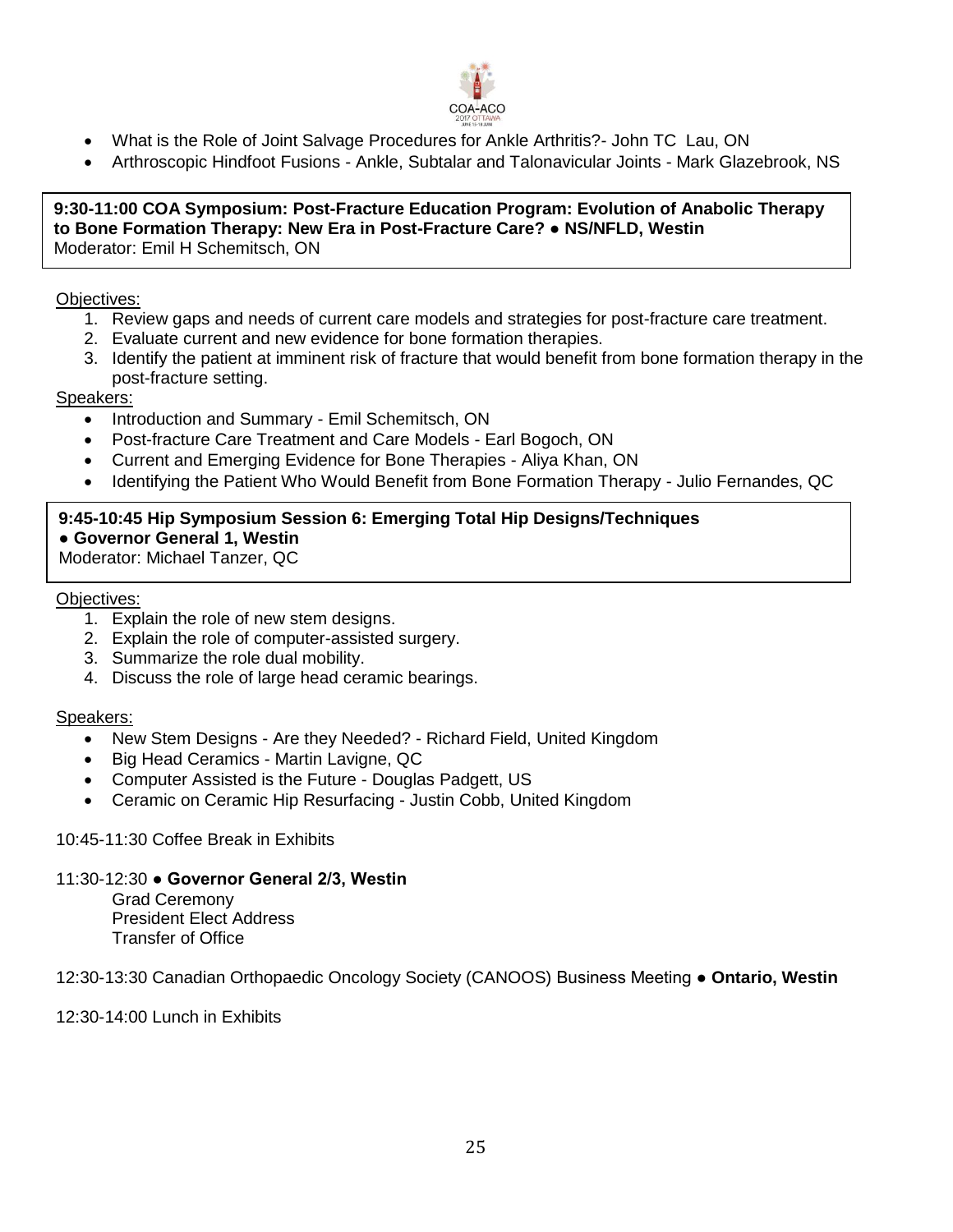

# **12:00-16:00 COA/COFAS Workshop: Complex & Innovative Foot & Ankle Surgery - Tips from Experience** (reg required) 11:30 shuttle to *Sim Centre*

Co-Chairs: Joel Morash, NS; Mark Glazebrook, NS

### Speakers:

- OCD & Ankle Instability: MIS Subchondroplasty & Ankle Stabilize Masato Takao, Japan; Mark Glazebrook, NS
- TAA Timothy Daniels, ON
- MICA Alastair Younger, BC
- Reconstruction in the Foot with Fusions & Osteotomies Stéphane Leduc, QC

## **Station # 1: Total Ankle Arthroplasty Sponsored by Integra**

**Master Instructor –Timothy R Daniels, ON: TAA** Faculty: Ruth Chaytor, QC Johnny Lau, ON Cai Wadden, NS

### **Station # 2: Minimally Invasive Foot Surgery Sponsored by Wright Medical**

**Master Instructor –Alastair SE Younger, BC: MICA Surgery** Faculty: Andrea Veljkovic, BC Mark Steeves, ON Philippe-Hugo Champagne, QC

#### **Station # 3: OCD & Ankle Instability Sponsored by Zimmer**

**Master Instructor – Masato Takao** (Visiting Professor from *Japan*) **Subchondroplasty** *& MIS Ankle Instability*

Faculty: Kevin J Wing, BC Monika Volesky, QC Heather Barske, MB

## **Station # 4: F&A TBA Sponsored by (Stryker)**

**Master Instructor – Stéphane Leduc, QC**  Faculty: Karl Lalonde, ON Gordon Goplen, AB Peter Dryden, BC

\*Each Station will have 3 cadavers with 2 participants and one faculty instructor per cadaver. Participants will be rotated through all 4 stations (45 minutes at each station).

#### **13:00-14:00**

Canadian Arthoplasty Society (CAS) Research Meeting ● **Gov. Gen. 1, Westin** Canadian Paediatric Orthopaedic Group (CPOG) AGM ● **Les Saisons, Westin** Arthroscopy Assoc. of Canada (AAC) Research Meeting ● **NS/NFLD, Westin** Canadian Shoulder and Elbow Society (CSES) Research Mtg ● **Quebec, Westin**

#### **14:00-14:30 Presidential Guest Speaker, James Wright, United Kingdom**

*It's no Longer Okay to say I Practice Differently than Everyone Else* **● Governor General 2/3, Westin**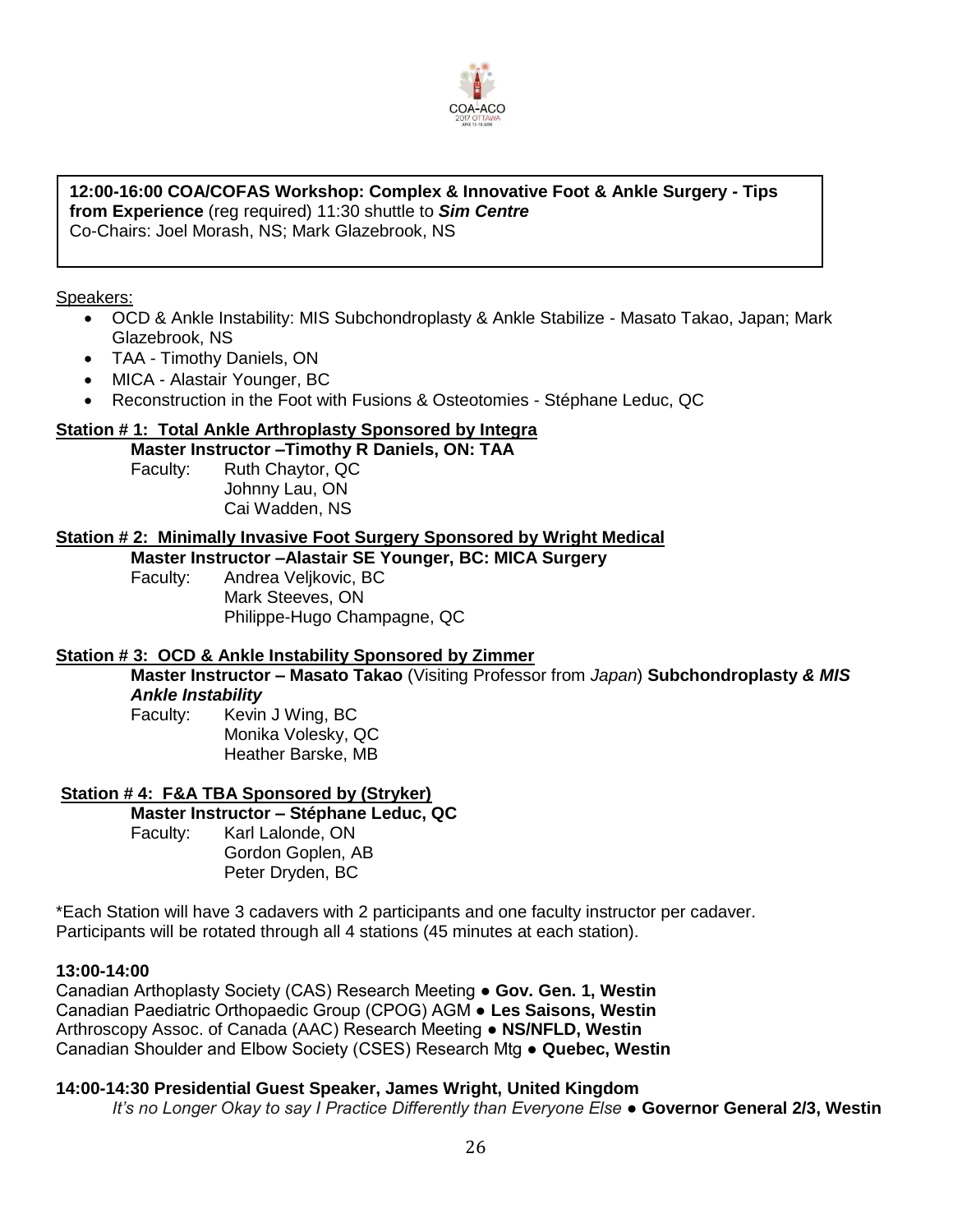

## **14:30-14:50 CAS Guest Speaker, Klaus Siebenrock, Switzerland**

*The Bern School of Hip Preservation* **● Governor General 2/3, Westin**

# **14:50-16:00 COA Symposium: Looking Ahead of the Curve - Value-based Orthopaedic Care Comes to Canada ● Governor General 2/3, Westin**

Moderator: Stephen Gallay, ON

### Objectives:

- 1. Become familiar with the terminology being used in US and Canadian Health care regarding the advent of new value-based payment and delivery models.
- 2. Understand the implications of these new models for orthopaedic care in Canada.
- 3. Realize the importance of integrating evidence, data and clinical insight to succeed in the new valuebased health care economic environment.
- 4. Learn how orthopaedic surgeons help lead the value-based health care charge, instead of being left behind.

### Speakers:

- A Primer for the Orthopaedic Surgeon on Emerging Value-Based Payment and Delivery Models Stephen Gallay, ON
- Integrating Funding: Connecting the Silos for the Healthcare We Need Erik Hellsten, BC
- Scaling Up: The Next Generation of Integrated, Cross-Sectorial Funding Approaches in Canada from the Ministry of Health and Long Term Care (MOHLTC) of Ontario - Melissa Farrell, ON
- Bringing Accountable Musculoskeletal Care to Ontario: Outcome-based Funding for a Regional Shared-Care Model for Shoulder Conditions. A Provider-Led Business Case for The Shoulder Centre at Ajax and Pickering Hospital, Lakeridge Health System, CE-LHIN - Jesse Slade Shantz, ON

## **14:50-16:30 COA Paper Session: Adult Reconstruction Hip 2**

## **● Governor General 1, Westin**

Moderators: James Powell, AB; Kelly Johnston, AB

## **Anica Bitenc Fellow** - **14:50**

**Modified Lateral Approach in Patients with Severe Hip Dysplasia Undergoing THA** Ivan Bohacek, Croatia

## **94 – 14:56**

**Hospital Mortality After Hip Fracture Surgery in Relation to Length of Stay by Care Delivery Factors Boris Sobolev, BC;** Pierre Guy, BC; Katie Sheehan, BC; The Canadian Collaborative Study on Hip Fractures. BC

## **95 – 15:02**

**Is Vitamin D Associated with Improved Physical Function and Reduced Re-Operation Rates in Elderly Patients with Femoral Neck Fracture Treated with Internal Fixation?**

**Nathan O'Hara, BC;** Sheila Sprague, ON; Gerard Slobogean, MD; Earl Bogoch, ON; Brad A Petrisor, ON; Alisha Garibaldi, ON; Mohit Bhandari, ON; FAITH Investigators, ON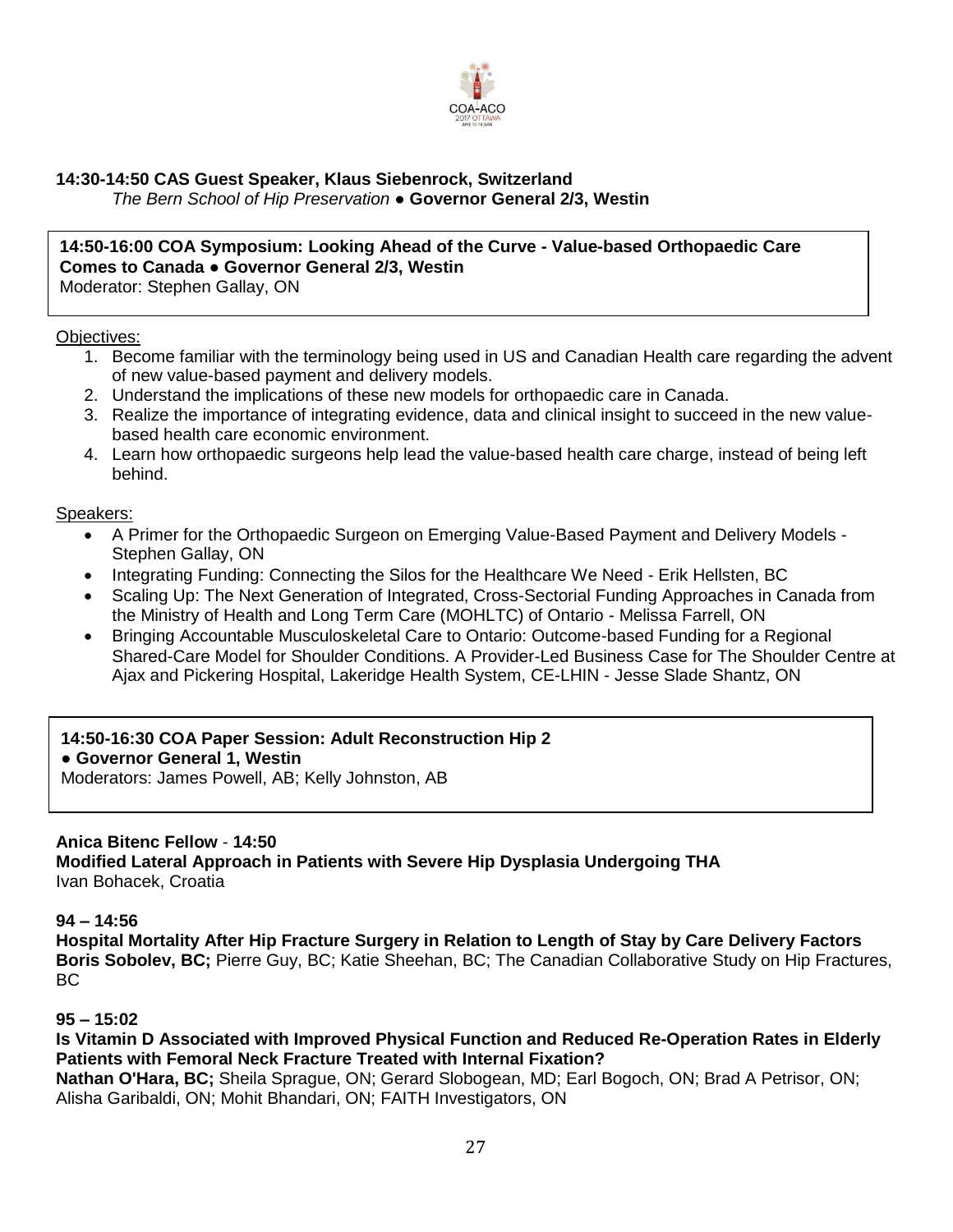

**96 – 15:08**

**Outcome of Revision Hip Arthroplasty for Instability: Risk Factors for Failure and Reoperation Donald S Garbuz, BC;** Amir Herman, Israel; Bas A Masri, BC; Nelson V Greidanus, BC; Clive P Duncan, BC

Discussion 15:14

## **97 – 15:26**

**High Periprosthetic Fracture Rate Associated with use of Uncemented Tapered Wedge Stems in Femoral Neck Fractures**

**Jin Soo Andy Song, NS;** Daryl Dillman, NS; David Wilson, NS; Michael J Dunbar, NS; Glen Richardson, NS

## **98 – 15:32**

**An Early Report of the Use of a Modular Dual Mobility Articulation System in Revision Acetabular Reconstruction**

**Owen Diamond, BC;** Sujith Konan, United Kingdom; Nelson Greidanus, BC; Donald S Garbuz, BC; Bas Masri, BC; CliveP Duncan, BC

## **99 – 15:38**

**Long-term Follow-up of a Second Generation Metal-on-Metal Total Hip Arthroplasty Muhammad Albesher, QC;** Nikolaos Stavropoulos, QC; Olga Huk, QC; Laura M Epure, QC; Stéphane Bergeron, QC; David Zukor, QC; John Antoniou, QC

Discussion 15:44

## **100 – 15:53**

**Surgical Correction of Hip Deformities and its Impact on the Degenerative Process within the Hip Joint Paul E Beaulé, ON;** Andrew D Speirs, ON; Helen Anwander, Switzerland; Gerd Melkus, ON; Kawan S Rakhra, ON; Hanspeter Frei, ON; Mario Lamontagne, ON

## **101 – 15:59**

**Quantitative Analysis of Material Loss at the Head-Neck Junction in Total Hip Arthroplasty: The Effect of Head Size, Stem Material and Stem Offset**

**Giuseppe Valente, ON;** Brent Lanting, ON; Matthew Teeter, ON; Douglas Van Citters, ON; Steven MacDonald, ON; James Howard, ON

#### **102 – 16:05**

**Comparing the Direct Anterior Approach with the Posterior Approach to the Hip: Early Stem Migration and Complications**

**Kathryn Culliton, ON;** Hakim Louati, ON; Georges Gharib, ON; Johanna Dobransky, ON; Alexandre Pagé, ON; Wade Gofton, ON; Paul-Edgar Beaulé, ON

#### **103 – 16:11**

**Increasing BMI in Primary and Revision Total Hip Arthroplasty; Influencing Length of Stay, Complications and Adverse Events - A Retrospective Review Irfan Abdulla, AB;** Hoa Khong, AB; Saboura Mahdavi, AB; Richdeep Gill, AB; James Powell, AB; Kelly

Johnston, AB; Rajrishi Sharma, AB

Discussion 16:17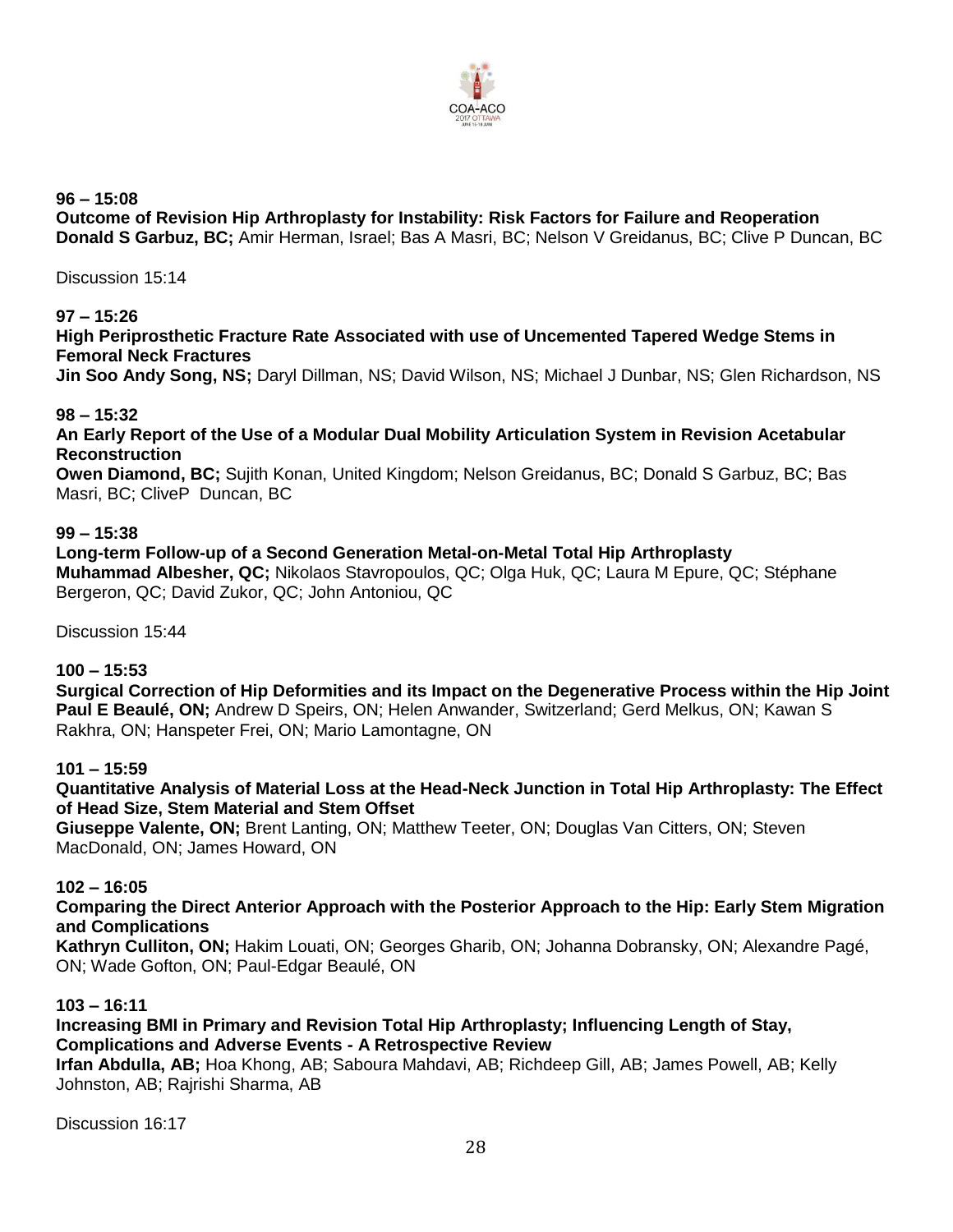

## 15:00-16:00 Hand & Wrist Study Group Inaugural Meeting **● NS/NFLD, Westin**

16:00-16:45 Coffee Break in Exhibits

16:00-17:00 Arthroscopy Association of Canada (AAC) Business Meeting ● **201, Shaw Centre**

## *16:30-17:30 Fireside Chats: Bring your Tough Cases! Case-based Discussions*

*Note: In advance of these sessions, attendees will be offered the opportunity to bring forward cases to the panelists for discussion during this session.*

#### **Hip ● Governor General 1** *Moderator:* Wade Gofton, ON

# **Paediatrics: Common Therapeutic Challenges in Paediatric Orthopaedics- How to Stay out of Trouble ● Ontario, Westin**

Moderator: Christopher Reilly, BC Panelists: John Dormans, US, Thierry Benaroch, QC

## **Trauma** ● **203, Shaw Centre**

Moderators: Ted Tufescu, MB; Chad Coles, NS, Christopher Graham, MB; Brad Petrisor, ON

**Upper Extremity ● NS/NFLD, Westin**  Moderator: Graham King, ON

## **19:00-23:00 Gala: Hangar Dinner 'n Dance Party**

*(Ticketed event. Tickets are sold at registration- check shuttle schedule carefully)*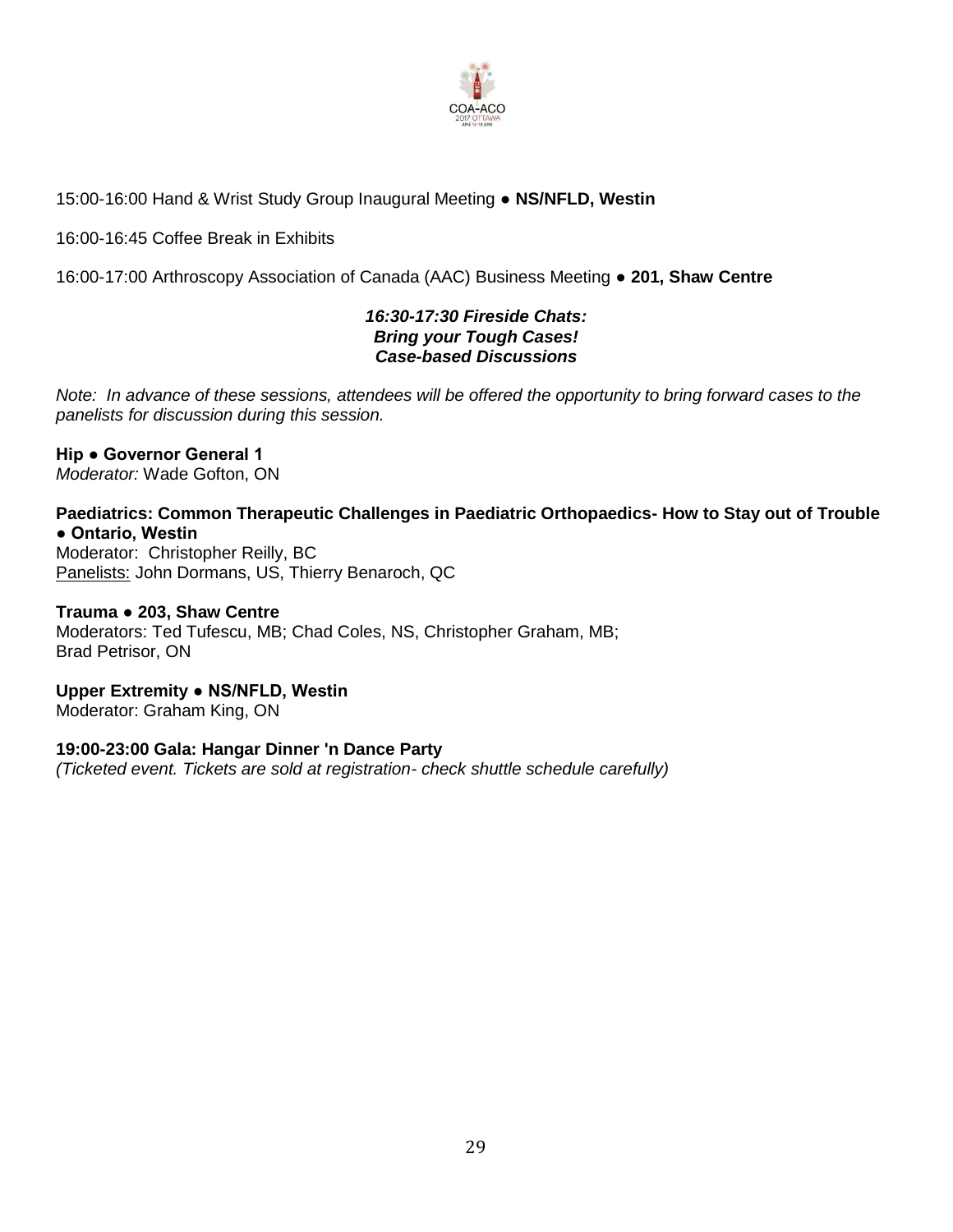

# Sunday, June 18 Subspecialty Focus Half Day

# *8:00-12:30 COA Knee Sessions*

## **8:00-9:30 COA Paper Session: Adult Reconstruction Knee**

**● Governor General 1, Westin**

Moderators: Richard Keddell, *NZOA President;* Glen Richardson, NS

## **104 – 08:00**

**A Comparison of Fixed and Mobile Bearing Unicompartmental Knee Arthroplasty at Minimum 10-year Follow-up** 

**Michael Neufeld, BC;** Anthony Albers, QC; Nelson V Greidanus, BC; Donald S Garbuz, BC; Bas A Masri, BC

## **105 – 08:06**

**A Prospective Comparative Study Between Synovial Joint Biomarkers IL-1Beta, TNF-Alfa Versus Diagnostic X-ray Finding Usefulness in Diagnostic & Therapeutic Assessment Follow-up of Knee Joint OA Grade II, III, a Clinical Study for Two years Ahmed Alkhuzai, Iraq**

## **106 – 08:12**

**Arterial Calcification on Preoperative Knee Radiographs as a Predictor of Postoperative Cardiovascular Events Following Primary Total Knee Arthroplasty David Cantu-Morales, ON;** Justin De Beer, ON; Danielle Petruccelli, ON; Conrad Kabali, ON; Mitch Winemaker, ON

Discussion 08:18

**107 – 08:27**

## **Evaluation of Conventional and Patient-specific Instrumentation in Total Knee Arthroplasty Using Radiostereometric Analysis**

**Douglas Naudie, ON;** Matthew Teeter, ON; James Howard, ON; Edward Vasarhelyi, ON; Xunhua Yuan, ON; Jacquelyn Marsh, ON; Richard McCalden, ON

## **108 – 08:33**

**Poor Outcome of Arthrolysis, Synovectomy and Liner Change for Stiffness After Primary Total Knee Arthroplasty**

**Nelson V Greidanus, BC;** Bas A Masri, BC; Donald S Garbuz, BC; Amir Herman, Israel

# **109 – 08:39**

**Does Surgeon Arthroplasty Volume Really Affect Patient Outcomes? Jason Werle, AB;** Hoa Khong, AB; Chris Smith, AB

Discussion 08:45

**110 – 08:54**

**Tibial Post Fatigue Fracture in Posterior Stabilized Total Knee Arthroplasty Using Highly Cross-linked Polyethylene**

**Owen Diamond, BC;** Bas A Masri, BC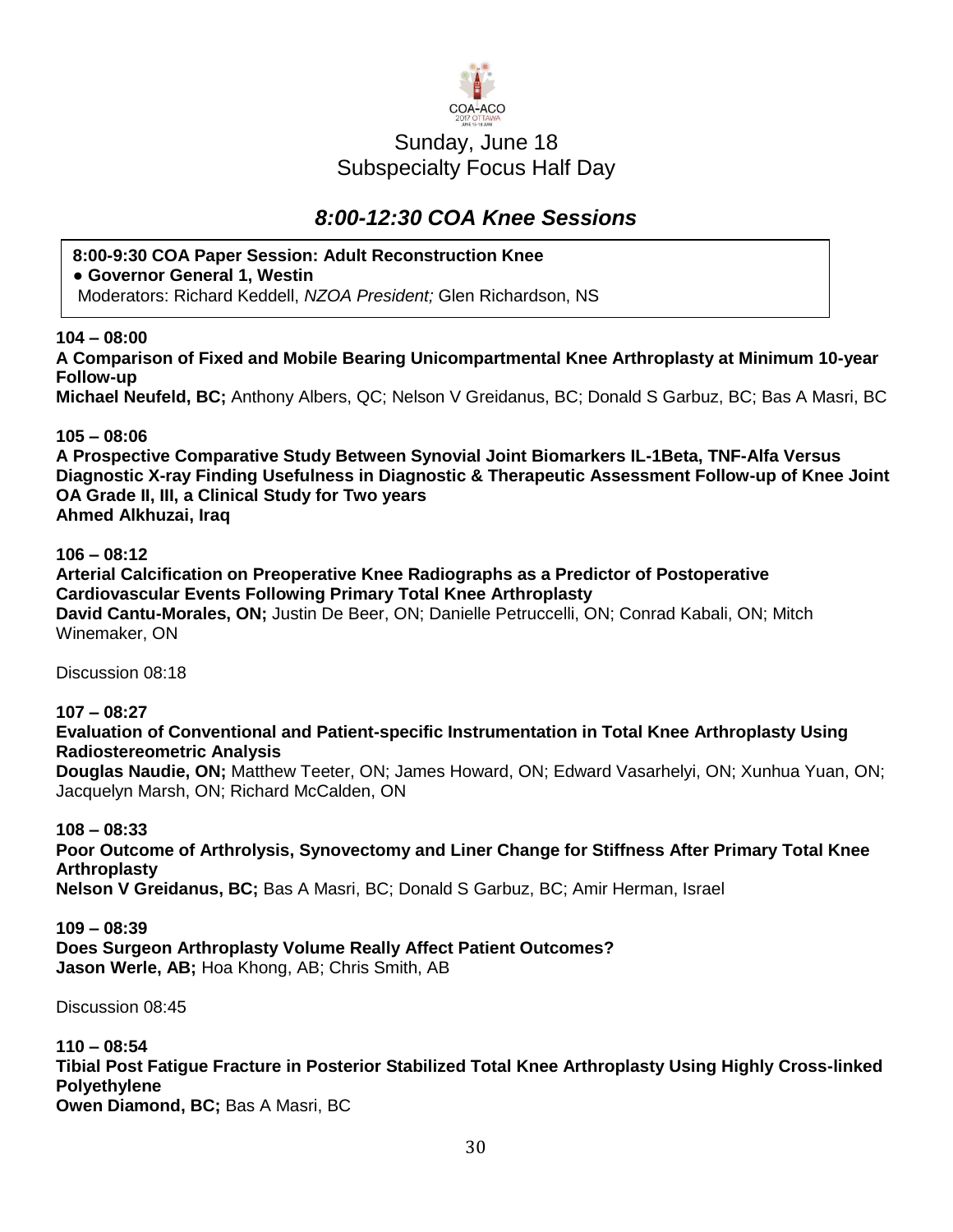

**111 – 09:00**

**Medium-term Outcomes of Cartilage Repair Using Hyaluronic Acid-based Scaffold with Multipotent Stem Cells in Patients Over 45 Years of Age**

**Graeme P Whyte, US;** Alberto Gobbi, Italy; Marc Castro, Philippines; Boguslaw Sadlik, Poland

## **112 – 09:06**

**Contribution of Non Orthopaedic Surgeon Ordered MRI to the Diagnosis and Management of Knee Pain in Patients Older Than 55 Years**

**Thomas M Hupel, ON;** Samuel Yoon, ON; Paul M Grosso, ON; Rick L Lau, ON; Matthew G Snider, ON

Discussion 09:12

**9:45-11:00 COA ICL: Knee - Changing concepts in TKA ● Governor General 1, Westin** Moderator: David Backstein, ON

### Objectives:

The purpose of this session is to stimulate discussion and present data regarding new ways of performing TKA surgery and treating infection.

- 1. To discuss and review techniques and strategies for early recovery after TKA surgery including perioperative modalities and new surgical techniques.
- 2. To compare and contrast traditional thinking related to TKA kinematics with newer alternatives.
- 3. To review the available literature regarding methods of treating TKA infection which may reduce morbidity and cost.

#### Speakers:

- Same Day Discharge for TKA: The Ottawa Experience Geoffrey Dervin, ON
- Modern TKA Kinematics Should Mimic the Normal Knee David Backstein, ON
- Infected TKA: One Stage Revision May be an Option Michael Zywiel, ON
- Patient Specific Guides for TKA: Is there a Role? Douglas Naudie, ON

**11:00-12:30 COA Symposium: Knee - New Technologies in TKA ● Governor General 1, Westin** Moderator: Michael Dunbar, NS

Objectives:

The purpose of this symposium is to explore a wide range of new technologies introduced for total knee arthroplasty. More specifically, the objectives are as follows:

- 1. To have a better understanding of the rationale behind the introduction of specific new technologies.
- 2. To discuss and review the best available data regarding outcomes of newly introduced technology.
- 3. To have a better understanding of how new technologies may or may not be incorporated into the participants current or future practice.

- Pre-operative Imaging for TKA Is a Short Leg Film Still Adequate? James Howard, ON
- Cross Linked Polyethylene in TKA Should I be Using this in Everyone? Eric Bohm, MB
- Advances in Wound Management After TKR: Worth the Cost?"- Glen Richardson, NS
- Robotics in TKA Are These Things Really Going to Replace me? Michael Dunbar, NS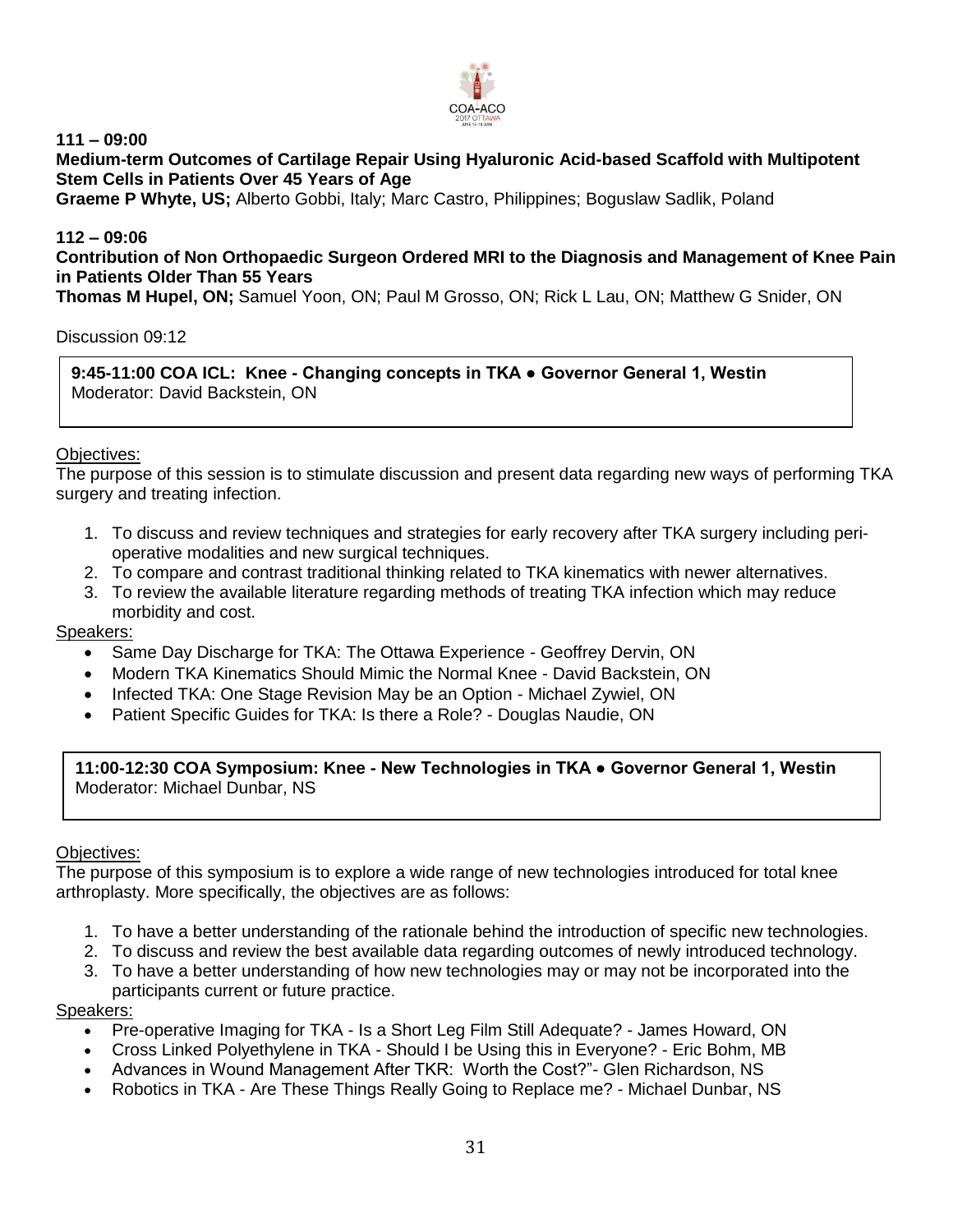

# *8:00-11:30 COA Trauma Sessions*

## **8:00-9:30 COA Paper Session: Trauma ● 205, Shaw Centre**

Moderators: Henry Broekhuyse, BC

## **113 – 08:00**

## **Predicting Loss to Follow-up Risk in Adult Trauma Patients in Randomized Controlled Trials: An Example from the FLOW Trial**

**Kim Madden, ON;** Taryn Scott, ON; Paula McKay, ON; Brad A Petrisor, ON; Kyle Jeray, US; Stephanie Tanner, US; Mohit Bhandari, ON; Sheila Sprague, ON; FLOW Investigators, ON

## **114 – 08:06**

**Patient Coping and Expectations About Recovery Predict Development of Chronic Post-surgical Pain, Pain Interference, and Reduced Quality of Life After Traumatic Open Extremity Fracture Repair Jason Busse, ON;** Sun Makosso-Kallyth, ON; Brad A Petrisor, ON; Kyle Jeray, US; Ted Tufescu, MB; Yves Laflamme, QC; Paula McKay, ON; Randi McCabe, ON; Yannick Le Manach, ON; Mohit Bhandari, ON; FLOW Investigators, ON

## **115 – 08:12**

**Failure Patterns of Young Femoral Neck Fractures: Which Complications Should we Choose? David J Stockton, BC;** Karan Dua, US; Peter J O'Brien, BC; Max Hoshino, US; Andrew N Pollak, US; Gerard P Slobogean, US

Discussion 08:18

## **116 – 08:27**

**Simple Decompression vs. Anterior Transposition of the Ulnar Nerve for Distal Humerus Fractures Treated with Plate Fixation - A Multicentre Randomized Controlled Trial Emil H Schemitsch, ON;** Niloofar Dehghan, ON; Milena Vicente, ON; Aaron Nauth, ON; Jeremy Hall, ON; Michael McKee, ON; Canadian Orthopaedic Trauma Society

## **117 – 08:33**

**Does the Immediate Postoperative Radiograph Change Patient Management After Surgical Fracture Fixation? A Systematic Review**

**Tammie Teo, BC;** Emily K Schaeffer, BC; Anthony Cooper, BC; Kishore Mulpuri, BC

## **118 – 08:39**

**The Trajectory of Short and Long-term Recovery of Tibial Shaft Fractures Following Intramedullary Nail Fixation**

**Sebastian Ko, BC;** Peter J O'Brien, BC; Pierre Guy, BC; Henry M Broekhuyse, BC; Piotr A Blachut, BC; Kelly A Lefaivre, BC

Discussion 08:45

## **119 – 08:54**

**Operative Treatment of Displaced Midshaft Clavicle Fractures: Have Evidence-based Recommendations Changed Practice Patterns?**

**Prism Schneider, AB;** Julie Agel, US; Richard J Bransford, US; Edward J Harvey, QC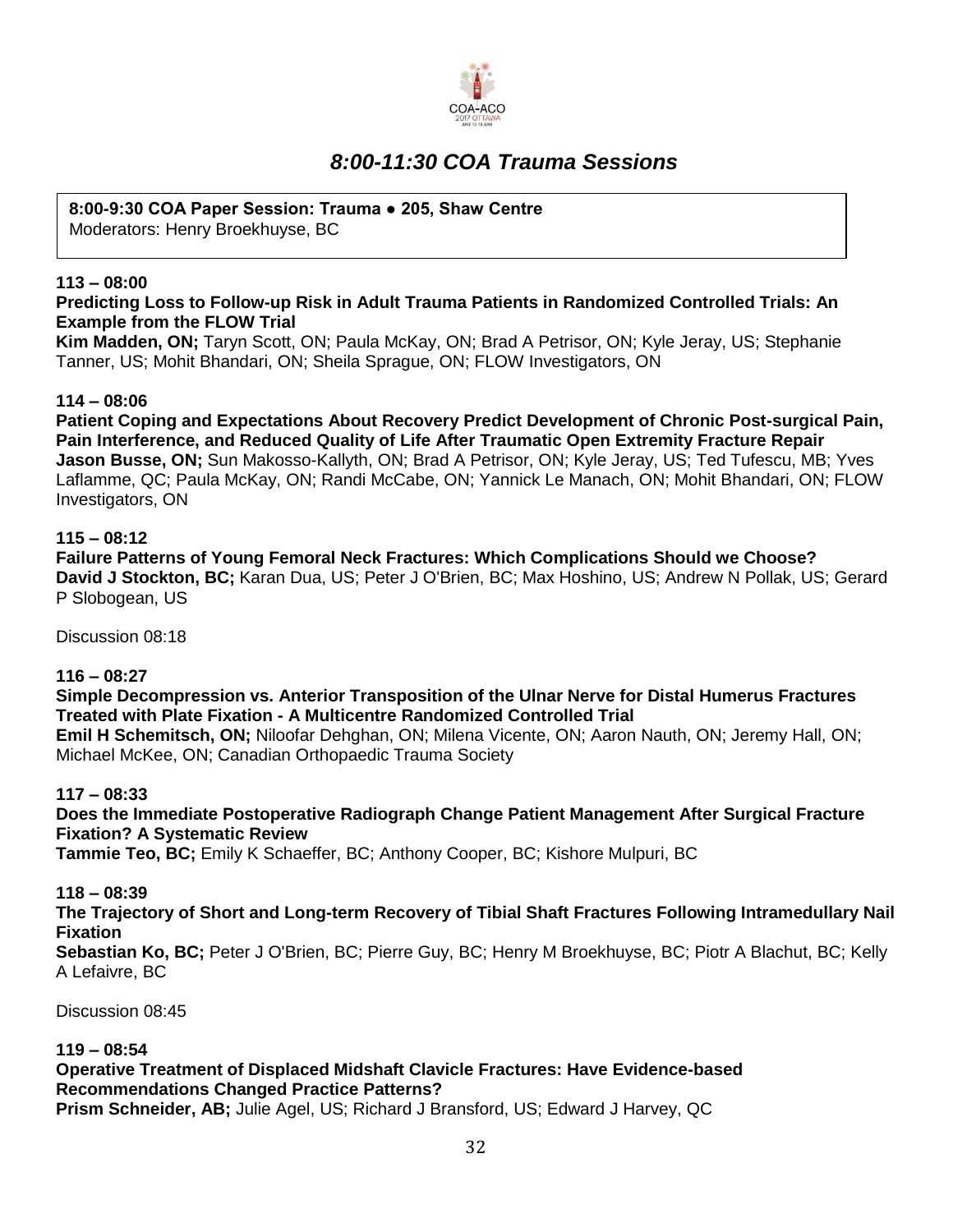

**120 – 09:00**

**A Cost-analysis of Treatment Strategies for Comminuted Three and Four Part Proximal Humerus Fractures in Elderly Individuals: A Comparison of Conservative and Operative Management Approaches**

**Herman Johal, ON;** Bill Ristevski, ON; Krishan Rajaratnam, ON; Matthew Denkers, ON; Mohit Bhandari, ON

## **121 – 09:06**

**Fixation Failure and Time to Reoperation After Internal Fixation of Young Femoral Neck Fractures: A Population-based Study in British Columbia, Canada**

**David J Stockton, BC;** Lyndsay M O'Hara, US; Nathan O'Hara, US; Kelly A Lefaivre, BC; Peter J O'Brien, BC; Gerard P Slobogean, US

Discussion 09:12

**10:00-11:30 COA Symposium: Trauma - Bone Health in 2017 Through Thick and Thin ● 205, Shaw Centre** Moderator: Prism Schneider, AB

## **Guest Speaker:** William Ricci, *OTA President,* US

#### Objectives:

- 1. To learn technical tricks for surgical management of fragility fractures.
- 2. To learn important facts about atypical femur fracture management.
- 3. To understand the latest approach to treatment of elderly acetabular fractures.
- 4. To learn the role for advanced imaging in determining bone health.
- 5. To learn strategies for setting up a fragility fracture liaison service.

#### Speakers:

- The Extreme Fragility Fracture, What I do Differently Aaron Nauth, ON
- Atypical Femur Fractures Five Important Facts and Surgical Management Pearls Ross Leighton, NS
- Elderly Acetabular Fractures When to Fix, Replace, or Leave Paul Duffy, AB
- Advanced Bone Imaging for Determining Bone Health, What's New in 2017 Prism Schneider, AB
- How to Set up a Fragility Fracture Liaison Service William Ricci, *OTA President*

# *8:00-12:00 COA Sports Paper Session and Arthroscopy Association of Canada (AAC) Symposium*

# **8:00-9:30 COA Paper Session: Sports ● 201 Shaw Centre**

Moderators: Ian K Lo, AB; Tracey Wentzell, NL

#### **122 – 08:00**

**Anatomic Anterior Cruciate Ligament Reconstruction - A Prospective Evaluation Using Three-Dimensional Magnetic Resonance Imaging**

**Adam Hart, QC;** Thiru Sivakumaran, QC; Mark Burman, QC; Thomas Powell, QC; Paul A Martineau, QC

#### **123 – 08:06**

**A Randomized Clinical Trial Comparing Patellar Tendon, Hamstring Tendon and Double-Bundle ACL Reconstructions: Patient-Reported Clinical Outcomes at Five-year Follow-up Nicholas GH Mohtadi, AB;** Denise Chan, AB; Rhamona Barber, AB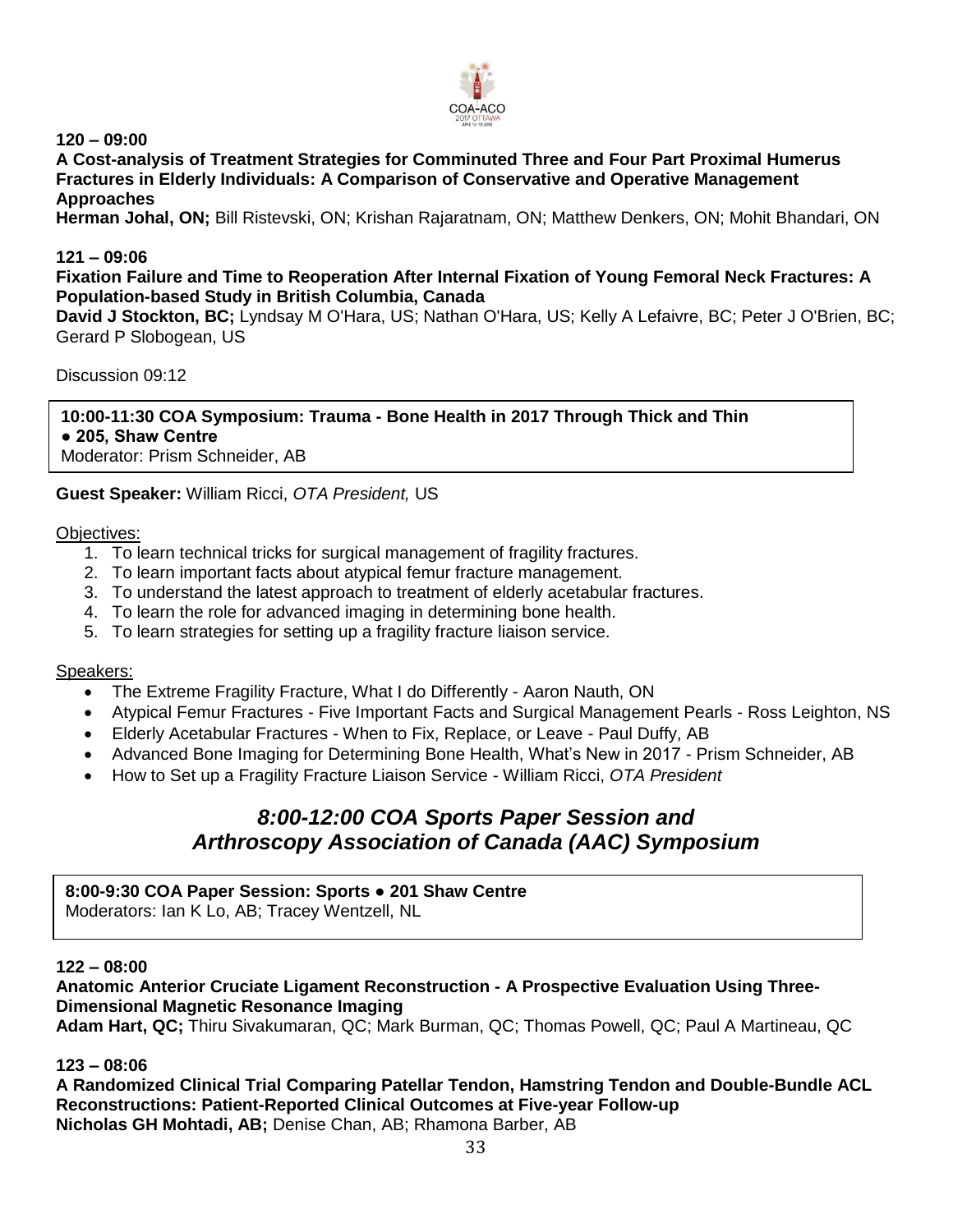

**124 – 08:12**

**Medial Patellofemoral Ligament Reconstruction Reduces Radiographic Measures of Patella Alta in Adult Patients**

**Jarret M Woodmass, US;** Nick R Johnson, US; Robert C Cates, US; Aaron J Krych, US; Michael J Start, US; Diane L Dahm, US

Discussion 08:18

## **125 – 08:27**

**A Prospective Cohort Study Assessing the Development of Cam Femoro-acetabular Impingement Morphology**

**Paul Jamieson, ON;** Sasha Carsen, ON; Kawan Rakhra, ON; Kerri Highmore, ON; Leanne M Ward, ON; R Baxter Willis, ON; Paul E Beaulé, ON

### **126 – 08:33**

**One-stage Cartilage Repair Using a Hyaluronic Acid-based Scaffold with Activated Bone Marrowderived Mesenchymal Stem Cells Compared to Microfracture: Five-year Follow-up Graeme P Whyte, US;** Alberto Gobbi, Italy

### **127 - 08:39**

**Protective and Adverse Muscle Activation Strategies After ACL-injury during a Weight-bearing Force Control Task**

**Daniel L Benoit, ON;** Teresa E Flaxman, ON; Tine Alkjaer, Denmark; Kenneth B Smale, ON; Erik B Simonsen, Denmark; Michael R Krogsgaard, Denmark

Discussion 08:45

**128 – 08:54 Hip Arthroscopy Post Operative Neuropathy Bashar Reda, NS;** Ivan Wong, NS

#### **129 – 09:00**

**Complication, Reoperation, and Readmission Rates Following Rotator Cuff Repair: A Comparative Study of Open Versus Arthroscopic Rotator Cuff Repair Timothy Leroux, ON;** Bryce Basques, US; Rachel Frank, US; Justin Griffin, US; Nikhil Verma, US; Anthony Romeo, US

## **130 – 09:06**

**Timed and Triple Hop Tests Accurately Indicate Functional Performance and Disease-specific Quality of Life Two years after ACL Reconstruction**

**Laurie A Hiemstra, AB;** S Mark Heard, AB; Gregory M Buchko, AB; Mark R Lafave, AB; Sarah Kerslake, AB

## **131 – 09:12**

**A Traffic Light Grading System of Hip Dysplasia to Predict the Success of Arthroscopic Hip Surgery George Grammatopoulos, ON;** Owain Davies, United Kingdom; Ahmed El-Bakoury, United Kingdom; Richie Gill, United Kingdom; Tom Pollard, United Kingdom; Tony Andrade, United Kingdom

Discussion 09:18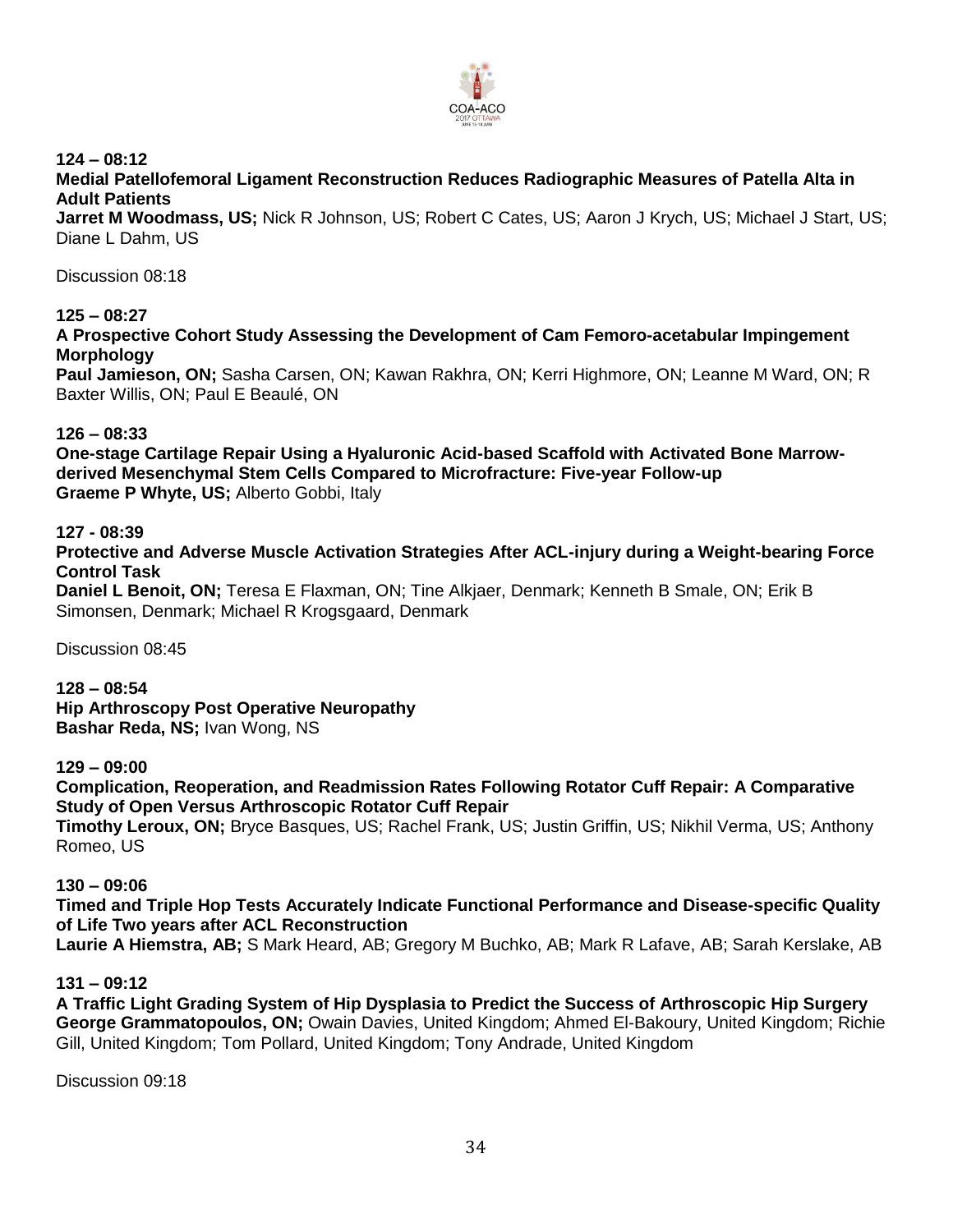

## **10:00-12:00 Arthroscopy Association of Canada Symposium:**

**Tips and Tricks in Arthroscopic Reconstruction of Shoulder and Knee ● 201, Shaw Centre**  Knee Moderators: Peter MacDonald, *COA President*; Daniel Whelan, ON Shoulder Moderators: Robert McCormack, BC; Ross Outerbridge, BC

## **10:00-11:00 Hot And Helpful Topics in Sports Knee**

Objectives:

- 1. To review specific complications of some common knee procedures and strategies to improve outcomes via a case based presentation followed by a question and answer period.
- 2. To discuss alternative autograft options namely the quadriceps tendon for ACL reconstruction.
- 3. To present the burden of disease for anterior knee pain and discuss potential operative procedures for same.

## Speakers:

- Quads Tendon Graft Revisiting an Old Friend Peter MacDonald, MB
- Complications in MPFL Reconstruction Not as Easy as you Thought! - Laurie Hiemstra, AB
- Graft Tunnel Mismatch in ACL Reconstruction via the AM Technique Staying out of Trouble Jas Chahal, ON
- Anterior Knee Pain An Ongoing Menace Tom Smallman, US

# **11:00-12:00 Shoulder**

# **Part 1: Rotator Cuff Surgery at the Margins**

Partial Thickness Cuff Tears - John Randle, ON Objectives:

At completion, participants will have a treatment algorithm to manage partial thickness tears for varying clinical presentations and be aware of technical tricks to optimize results.

Large to Massive Cuff Tears - Ian K Lo, AB Objectives:

> At completion, participants will understand the indications to operate on large cuff tears and know how, and when, to apply specific techniques.

## **Part 2: Managing the Stiff Shoulder: Debate on the Optimal Treatment of Idiopathic Adhesive Capsulitis in a Middle-aged Patient**

Non-Operative Measures - Ryan Bicknell, ON MUA/Surgical Intervention - Peter MacDonald, MB Objectives:

At completion, participants will be able to counsel patients on the best treatment options for Adhesive Capsulitis.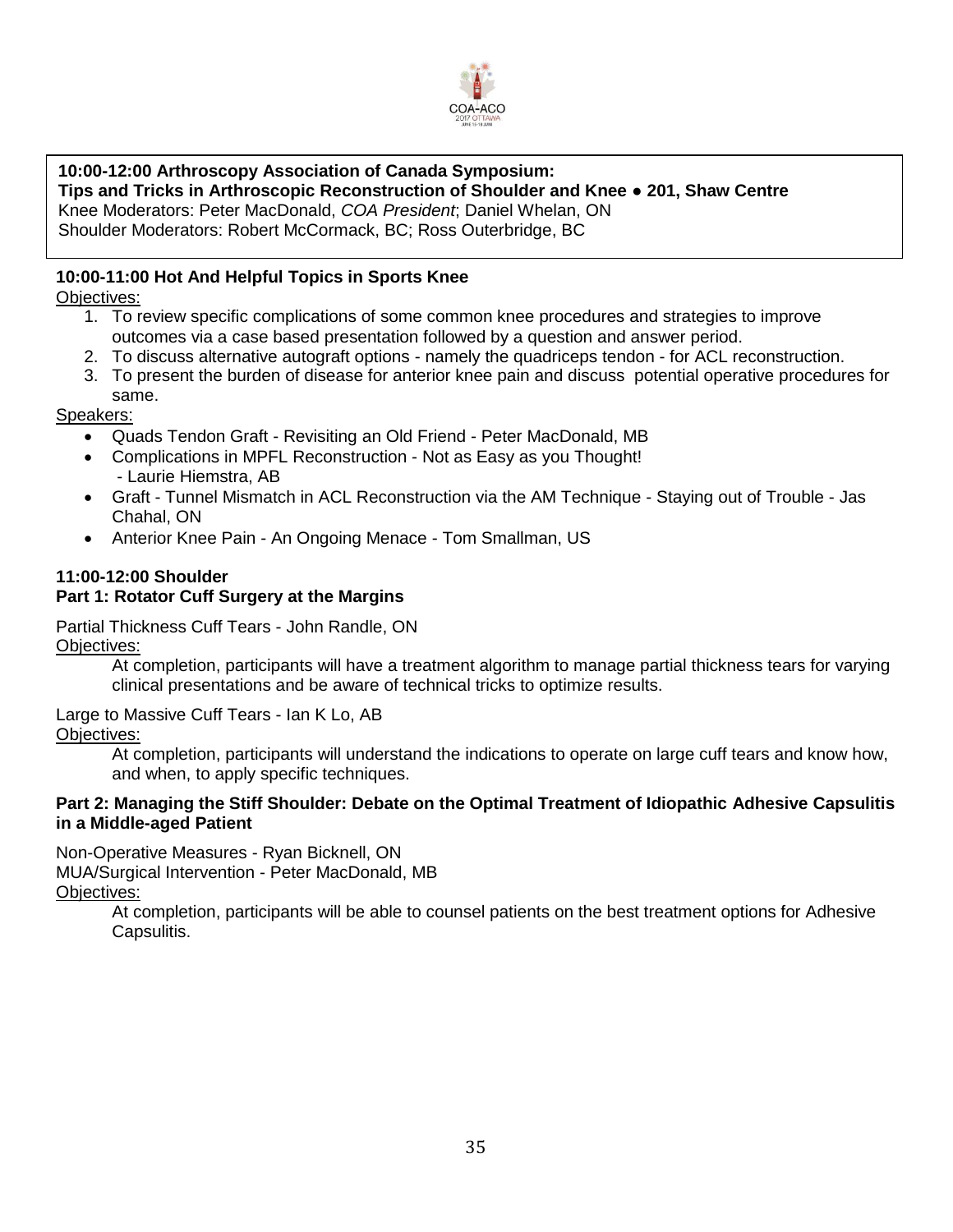

# *8:00-12:00 Canadian Shoulder and Elbow Society (CSES) Half Day Featuring Best Paper Award*

## **8:00-9:30 COA/CSES ICL: Uncommon Causes of Shoulder and Upper Limb Pain: "The Masqueraders" - The Diagnoses You Don't Want to Miss and How to Manage Them ● 203, Shaw Centre**

Moderator: Stephen Kingwell, ON

### Objectives:

- 1. To describe the differential diagnoses of upper extremity pain including neurological and myo-fascial etiologies.
- 2. To describe the diagnostic approach and criteria for myofascial, cervical spine, and brachial plexus pain etiologies.
- 3. To describe a rational treatment approach to myofascial, cervical spine, and brachial plexus pain syndromes.

### Speakers:

- Myofascial Pain Integrating the Big Picture with the Painful Signs and Symptoms Hillel Finestone, ON
- C-Spine Causes of Upper Limb Pain Stephen Kingwell, ON
- Plexus Causes of Upper Limb Pain Kirsty Boyd, ON

## **9:45-10:45 CSES Upper Extremity Debates ● 203, Shaw Centre**

Moderator: Meaghan Rollins, MB

## **How I Deal with the Large Hill Sachs Lesion in Anterior Shoulder Instability:**

## Objectives:

- 1. To describe the diagnostic criteria for significant bone loss in shoulder instability.
- 2. To describe the treatment options to manage bone loss in shoulder instability.
- 3. To describe the basic science and clinical evidence in treatment outcomes in the management of bone loss in shoulder instability.

#### Speakers:

- Remplissage is the Only way to Treat This Peter Lapner, ON
- Bone Grafting is the Best Option Ivan Wong, NS

## **How I Treat Peri-Prosthetic Infection:**

Objectives:

- 1. To describe the work-up and treatment options for patients with suspected or known peri-prosthetic shoulder infection.
- 2. To describe outcomes with different treatment options in the management of peri-prosthetic shoulder infection.

- Single Stage Revision is Best for the Patient Ryan Bicknell, ON
- Two-Stage Revision Yields Better Results Darren Drosdowech, ON